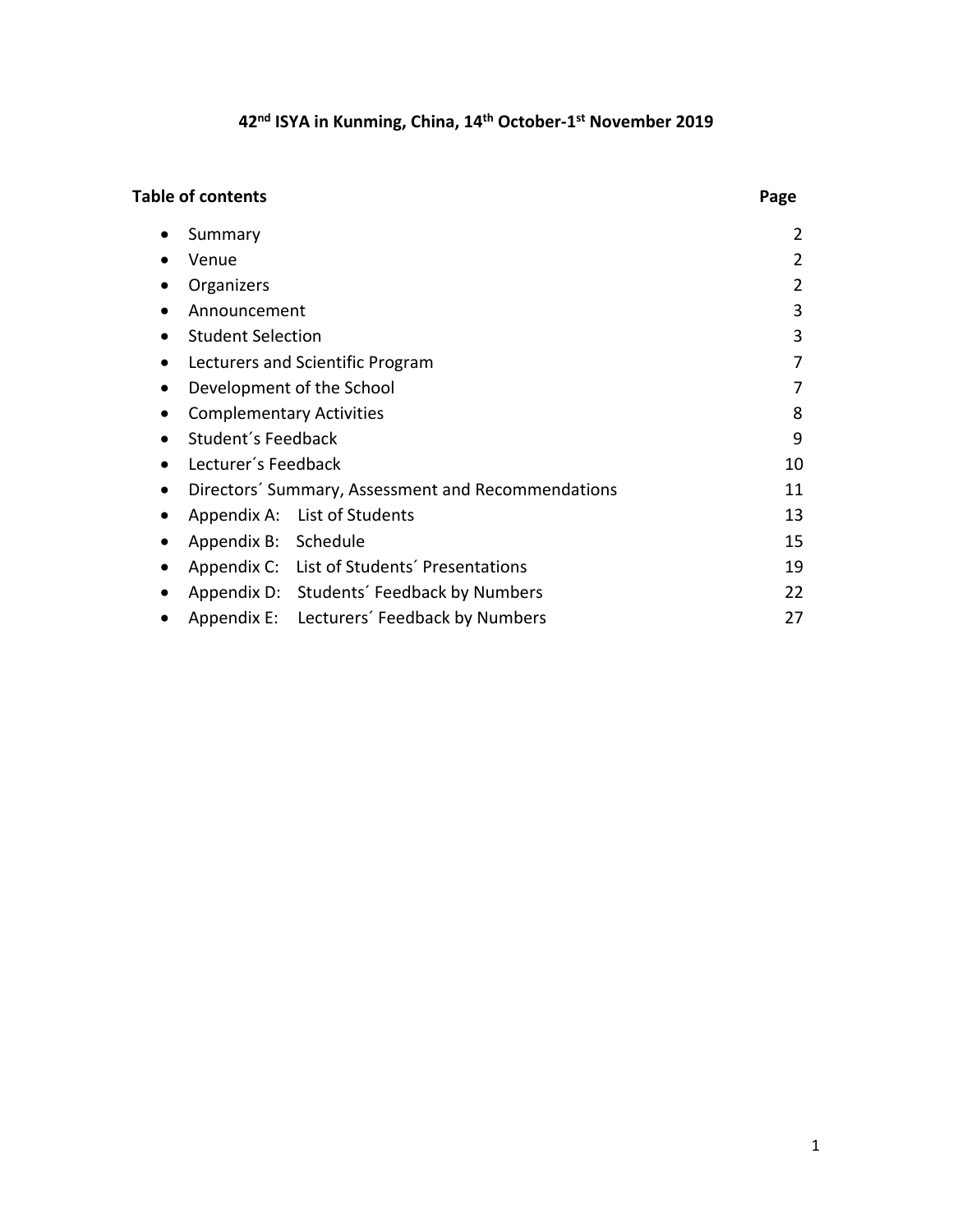### **Summary**

The 42<sup>nd</sup> ISYA was hosted by the Yunnan Observatories (YNOs) of the Chinese Academy of Sciences, in collaboration with Guizhou Normal University and Yunnan University. The school intended to train early graduate students in Astronomy & Astrophysics, especially, but not exclusively, in the East Asian Region.

The school activities were published in a dedicated webpage that YNOs designed: http://isya2019.csp.escience.cn

### **Venue**

The school was held within the premises of YNOs and the City of Flower Hotel Kunming, residence to foreign and non-local Chinese students and lecturers alike. City of Flower Hotel Kunming is a 5-star hotel of astounding architecture, with all common amenities in such establishments and an excellent food buffet. Local students resided at YNOs, close to the hotel (20 min drive).

At YNOs the school had a large classroom and an office for the lecturers, with internet connectivity and a nearby dedicated lunch area. There was no dedicated computer lab. The students also used for two nights the in campus optical 1m and 60cm telescopes, and controlled remotely the Sino-Thai 70-cm telescope in Lijiang station.

On the second weekend, school activities were also carried out at the 2.4m telescope at the Lijiang station of YNOs.

Kunming is the capital and largest city of Yunnan province in southwest China, positioned near the border with Southeastern Asian countries, with a population of ~6.8 million people.

**Organizers** (Name Surname)

**DIRECTORS** 

Shengbang Qian (local director, YNOs) Itziar Aretxaga and David Mota (ISYA program director and deputy director).

LOCAL ORGANIZING COMMITTEE

Liying Zhu (YNOs, Chair) Wenping Liao (YNOs) Jia Zhang (YNOs)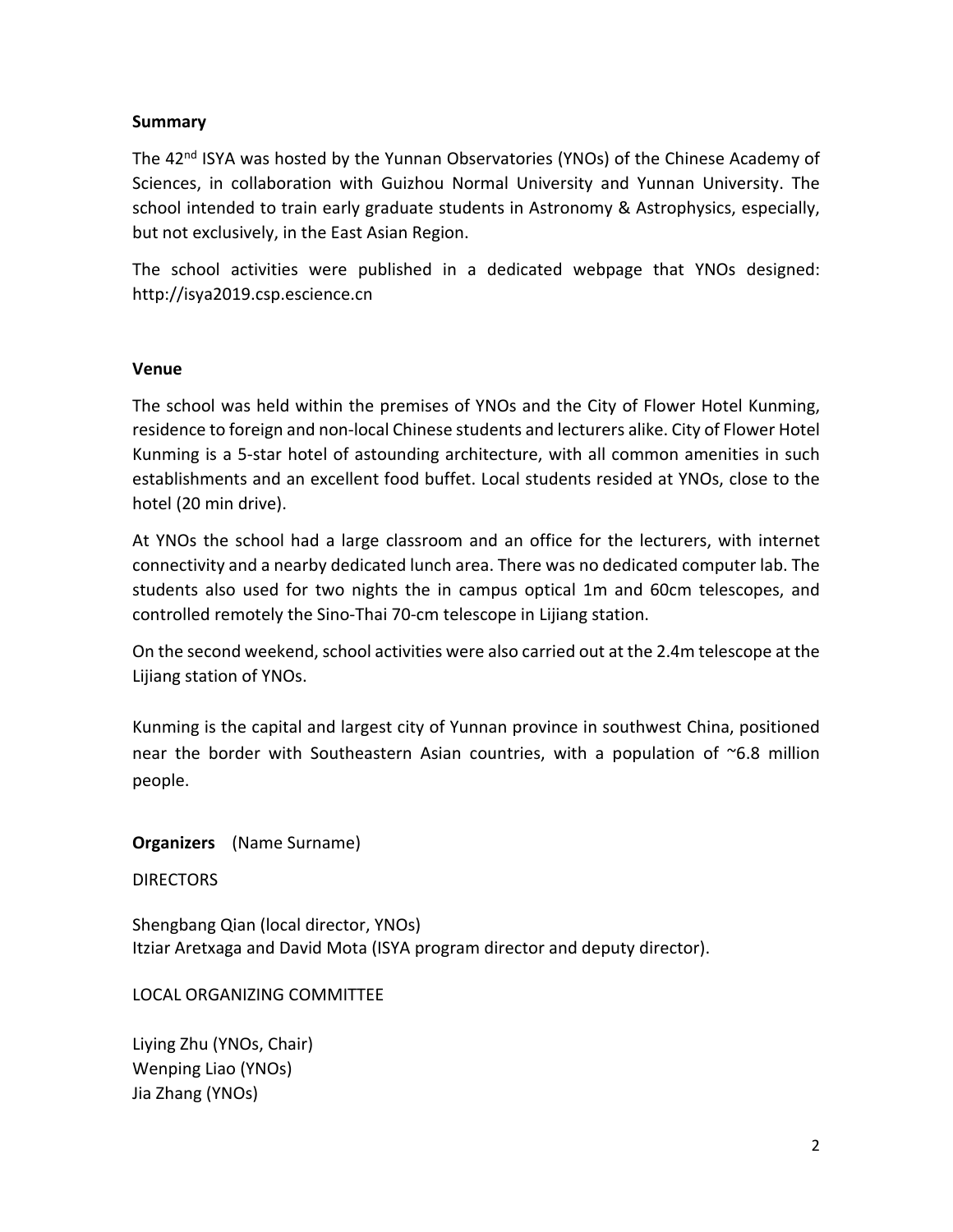Nianping Liu (YNOs) Jiajia He (YNOs) Ergang Zhao (YNOs) Linjia Li (YNOs) Xiao Zhou (YNOs) Zhongtao Han (YNOs) Xiangdong Shi (YNOs)

SCIENTIFIC ADVISORY COMMITTEE

Shengbang Qian (YNOs, China, Chair) Jinming Bai (YNOs, China) Liying Zhu (YNOs, China) Li Zhang (Yunnan University, China) Wen-Ping Chen (NCU) Boonrucksar Soonthornthum (NARIT, Thailand) Saran Poshyachinda (NARIT, Thailand) Hakim L. Malasan (Indonesian Astronomer Bosscha Observatory, Indonesia) Yoshida Naoki (University of Tokyo, Japan) Qijun Zhi (Guizhou Normal University, China) Liang Liu (YNOs, China)

### **Announcement**

The school was announced through the Newsletter and social media of the IAU, through the regional network of the OAD based in China, through the ISYA All Alumni page in Facebook, and by email sent to all IAU members in target member countries in Asia. Announcements through email were also sent to prominent astrophysicists in East Asia by the local director and Scientific Advisory Committee. We made a special effort to clarify that regional students in Asia were to be preferentially selected, and that the school was targeting graduate students and advanced BSc students with strong interest on Astronomy. This decreased the number of applications of students that would have been disqualified based on remoteness or academic background, compared to previous ISYAs.

### **Student Selection**

We received 183 applications through the school webpage, 163 of which were from valid regional countries, and 20 were from non-regional candidates in Argentina, Brazil, Egypt, Ethiopia, Finland, Italy, Kenya, Madagascar, Nigeria, Rwanda and Spain. The distribution of regional candidate applications (App), accepted (Acc) and finally attending (Att) students was as follows: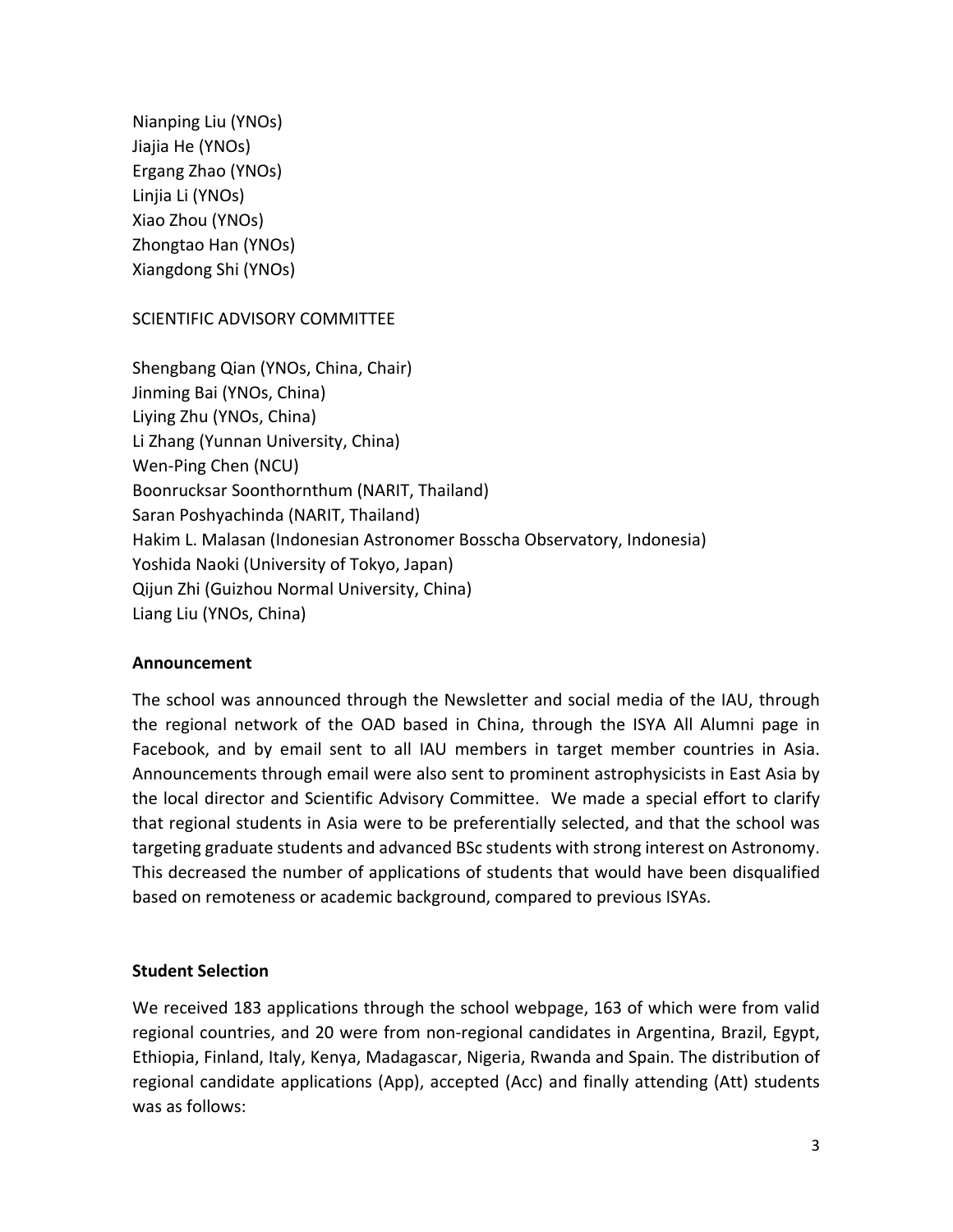| <b>COUNTRY</b>   | App                     | Acc            | Att                     |
|------------------|-------------------------|----------------|-------------------------|
| Afghanistan      | 1                       | 0              | 0                       |
| Armenia          | 1                       | 0              | 0                       |
| Bangladesh       | $\overline{2}$          | 1              | 1                       |
| China            | 29                      | 21             | 21                      |
| <b>DPR Korea</b> | 4                       | 4              | 0                       |
| India            | 48                      | $\overline{2}$ | $*_{1}$                 |
| Indonesia        | 13                      | $\overline{2}$ | $\overline{2}$          |
| Iran             | 16                      | $\overline{2}$ | 1                       |
| Malaysia         | 7                       | $\overline{2}$ | $\overline{2}$          |
| Mongolia         | $\overline{2}$          | $\overline{1}$ | $\overline{1}$          |
| Myanmar          | $\overline{2}$          | $\overline{1}$ | $\overline{1}$          |
| Nepal            | 9                       | 3              | $\overline{\mathbf{c}}$ |
| Pakistan         | $\overline{\mathbf{c}}$ | 1              | $\overline{1}$          |
| Philippines      | 7                       | $\overline{2}$ | $\overline{\mathbf{c}}$ |
| Sri Lanka        | $\overline{1}$          | 0              | 0                       |
| Taiwan           | 4                       | 0              | 0                       |
| Thailand         | 7                       | $\overline{2}$ | $\overline{2}$          |
| Turkey           | 3                       | 0              | 0                       |
| Uzbekistan       | $\overline{1}$          | $\mathbf 1$    | 1                       |
| Vietnam          | 4                       | $\overline{2}$ | 1                       |

\* Student enrolled in PhD program in Taiwan

The selection of students was done by a small committee of local organizers and ISYA directors. There were many more deserving candidates than available places at the school. We initially aimed at accepting ~40 students. After sending the acceptance letters we had a few rejections due to passport and visa delays. Students were replaced by others in the waiting list whenever possible. The four originally invited DPR Korean students could not obtain an exception to the UN sanctions to get a visa to attend the school, and their places were reserved until the last minute. We also had a late dropout of a confirmed Vietnamese student, due to health reasons, that could not be replaced.

The final list of 39 attending students to the ISYA can be found in Appendix A. The distribution of attending students was 54% national and 46% regional, with a gender split of 54% female and 46% male students.

All but two recently graduated BSc students were carrying out research for their MSc or PhD theses before the school started. One of the PhD students (from Mongolia) was carrying out research on Geophysics, and not on Astronomy, but she is lecturing Astronomy topics in her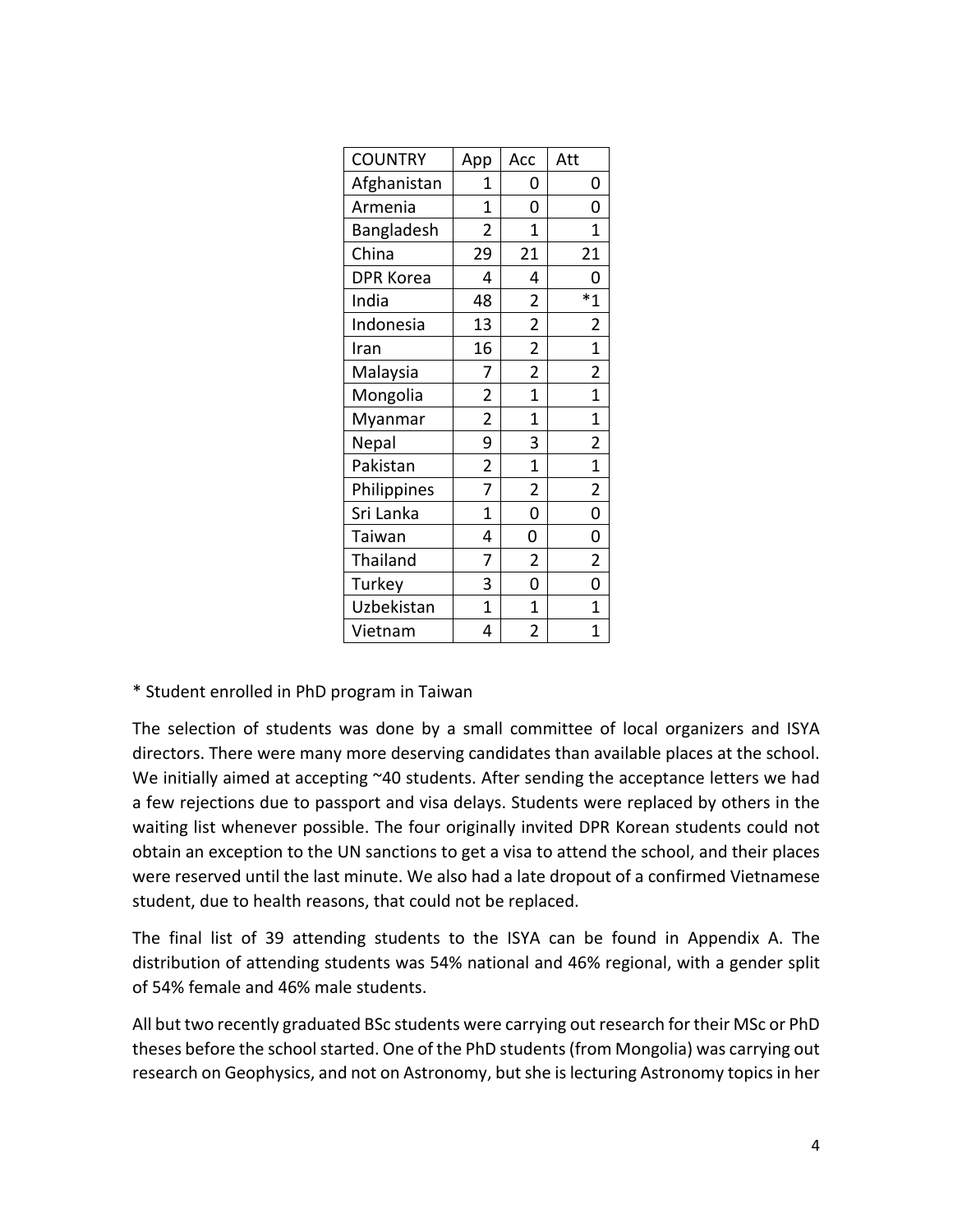University at the bachelor level. The split of levels was: 2/39 BSc students and graduates, 23/39 MSc students and MSc graduates, and 14/39 PhD students.

# **Lecturers and Scientific Program**

Lecturers were selected by the local and ISYA program directors to meet the needs of the proposed program, which had an emphasis on multi-wavelength observational astronomy and extensive use of optical telescopes at YNOs. A balance of blackboard and practical hands-on classes was intended, with practical classes being mostly in the afternoons. The initial selection of lecturers, their topics, final assignation of time and gender was as follows (alphabetical order, name+surname):

- *Itziar Aretxaga* (Inst. Nacional de Astrofísica, Óptica y Electrónica, Mexico): Active Galactic Nuclei [4 x 1.5 hrs], and career development workshops (F)
- *Wen-Ping Chen* (National Central University): Stellar Clusters [3 x 1.5 hrs] (M)
- *Arnab Rai Choudhuri* (Indian Institute of Science, India): Solar Physics [3 x 1.5 hrs] (M)
- *Aeree Chung* (Yonsei Univ., Korea): Radio Astronomy Lab [5 x 1.5 hrs] (F)
- *Ewine van Dishoeck* (Univ. Leiden, The Netherlands): Interstellar Medium and Star Formation [5x 1.5 hrs] (F).
- *Xiaohui Fan* (U. Arizona, USA): Active Galactic Nuclei [4 x 1.5 hrs] (M)
- *David Jewitt* (Univ. California Los Angeles, USA): Solar System and Exoplanets [5 x 1.5 hrs] (M)
- *Li Ji* (Purple Mountain Obs, China): X-Ray Astronomy Lab [5 x 1.5 hrs] (F)
- *Liang Liu* (YNOs, China): Observational Astronomy Lab [1 x 1.5 hrs] (M)
- *David Mkrtichian* (NARIT, Thailand): Pulsating Stars [3 x 1.5 hrs] and Spectroscopy Lab [3 x 1.5 hrs] (M)
- *David Mota (U. Oslo, Norway):* Cosmology [4 x 1.5 hrs] (M)
- *Yoshida Naoki* (University of Tokyo, Japan): Stellar Evolution and Structure [3 x 1.5 hrs] (M)
- *Shengbang Qian* (YNOs, China): Cataclismic Variables [2 x 1.5 hrs] and Photometry [3 x 1.5 hrs] (M)
- *Yogesh Wadadekar* (Tata Inst., India): Virtual Observatory [5 x 1,5 hrs] (M)
- *Jia Zhang* (YNOs, China): Observational Astronomy and Data Processing Lab [4 x 1.5 hrs] (M)
- *Liying Zhu* (YNOs, China): Eclipsing Binaries [1 x 1.5] and Observational Astronomy Lab  $[1 \times 1.5$  hrs $]$  (F)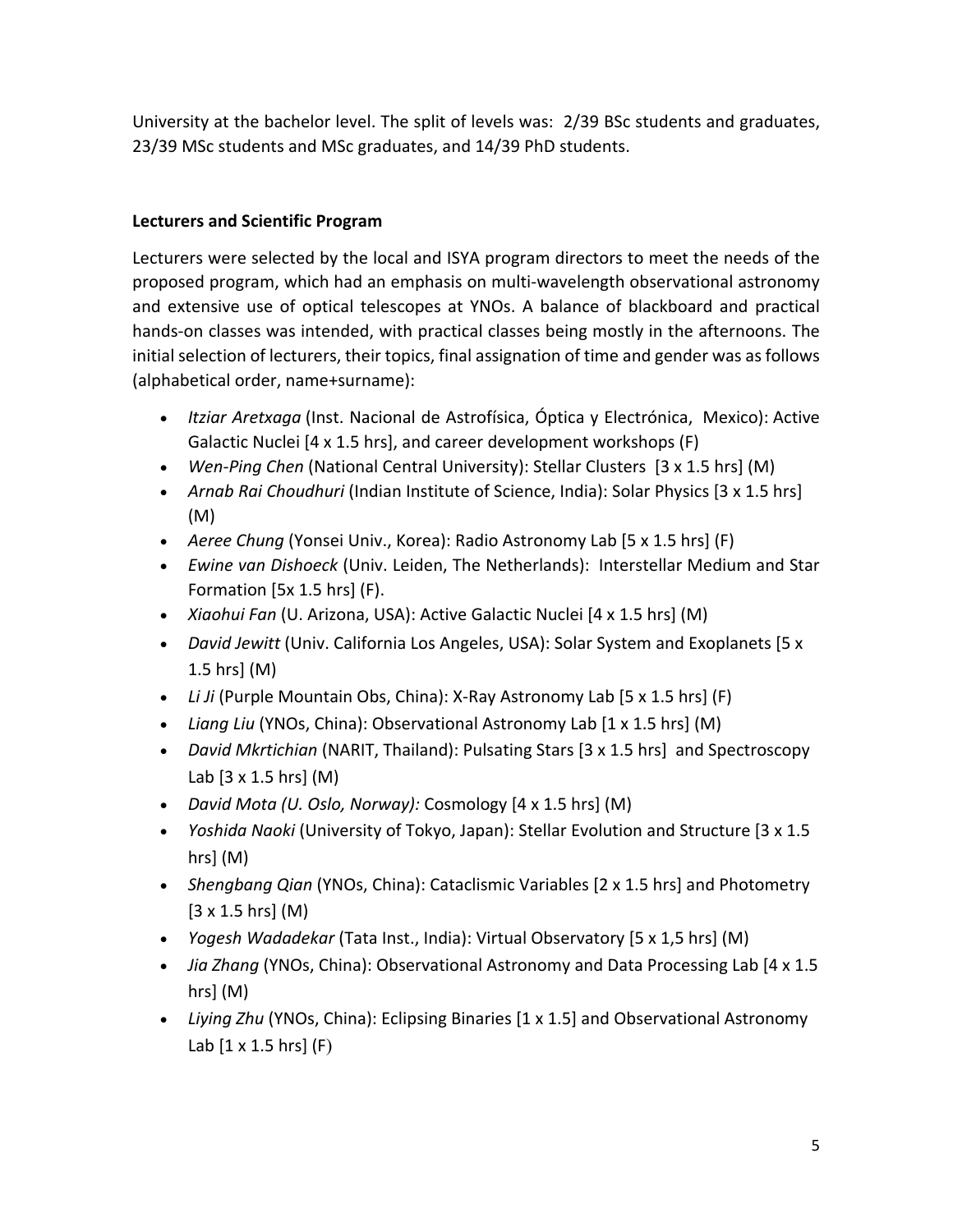We, thus, had 16 lecturers (including directors): 5 from China-Nanjing, 1 from China-Taipei, 2 from India, 1 from Korea, 1 from Japan, 1 from Mexico, 1 from The Netherlands, 1 from Norway, 1 from Thailand, and 2 from the USA. The initial gender split among lecturers was 31% female, 69% male.

Apart from the lecturers, we had as teaching assistants:

- *Nianping Liu (YNOs, China),* observations tutor.
- *Shu Niu* (Purple Mountain Obs, Clina), X-ray tutor

Arnab Choudhuri´s lectures were originally not scheduled in the school, when it was first announced, but at the request of the regional Solar Physics community, we redesigned the schedule to offer him two lecturing slots. Due to a late arrival (see below), he was finally assigned 3 slots.

Naoki Yoshida had to cancel part of his lectures due to extreme weather conditions that delayed his flight by a few days. Two of his originally assigned slots were replaced by 1 extra lecture by Arnab Rai Choudhuri, and 1 extra Career Development workshop that contained an introduction to the IAU by IAU President Ewine van Dishoeck and the preparation for Student Presentations by Itziar Aretxaga.

The final schedule of classes and activities is detailed in Appendix B. Academic activities included observations with the YNOs Kunming and Lijiang telescopes, and a set of observational projects with these telescopes that groups of 3 to 4 students had to develop during homework time (Appendix C). Group projects were designed and tutored by Liying Zhu (YNOs). The groups were defined by school directors together with the group leader to enhance the mix of students from different countries and experience levels (BSc, MSc, PhDs).

We had 2 sessions of student presentations for group projects and we also performed a roster of 1.5-min flash talks on individual research projects or research interests that the students are carrying out for their degrees. All students were asked to give a flash talk. The two BSc students that did not already have a thesis project, chose a topic of their liking to talk about. These short talks prepare them for quick presentations of poster results at conferences. For most students these sessions were the first opportunity they had to speak in English in public.

The list of projects and individual presentations is included in Appendix C.

The program also included a total of 5 workshops on Career Development, including discussion sessions and presentations on the role of the IAU and its 100<sup>th</sup> anniversary program, CV and paper writing, applications for jobs/schools, challenges such as impostor syndrome and implicit biases (gender and other minority biases), and work ethics.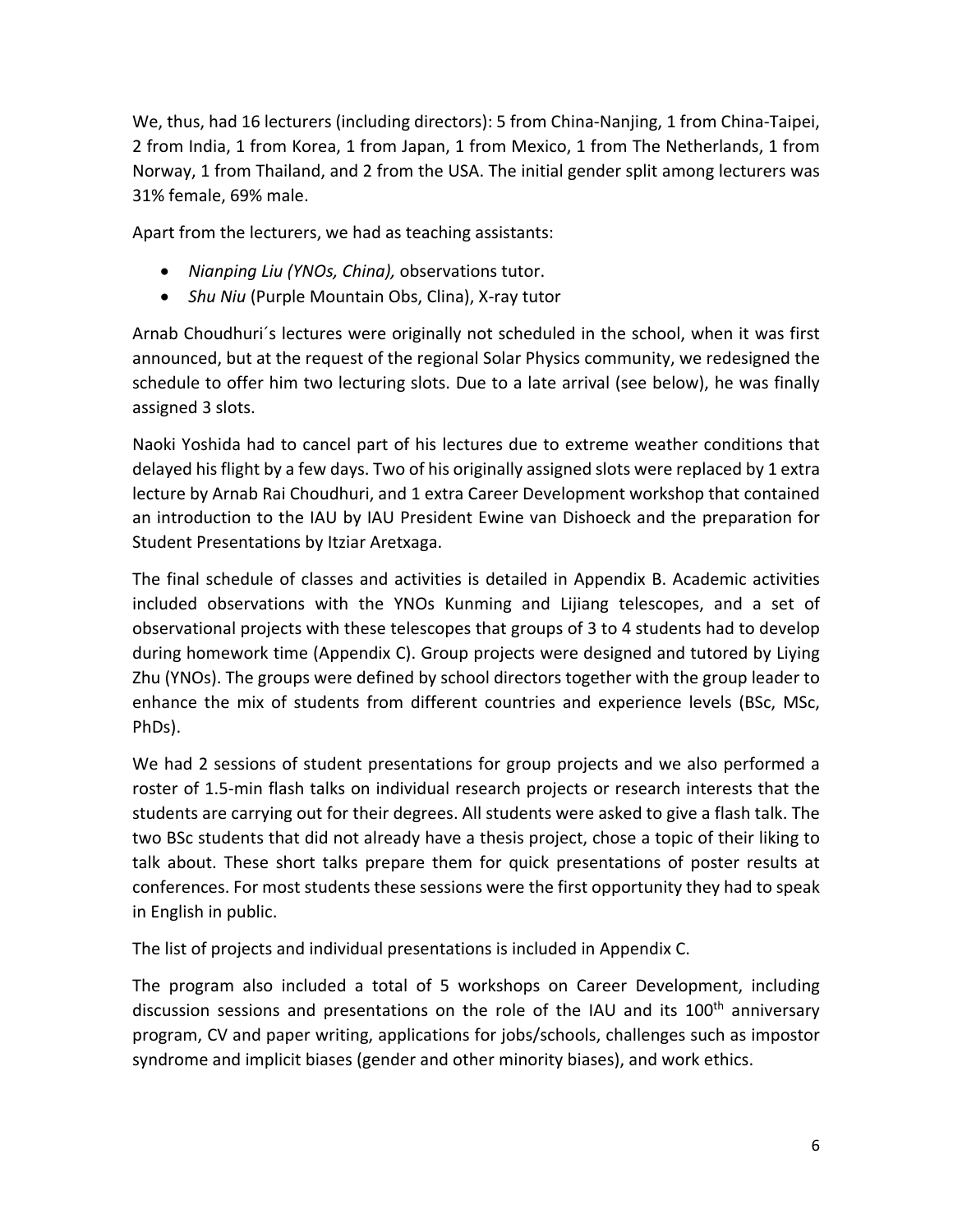### **Development of the School**

All students arrived and departed as scheduled, attending the full school.

Most school activities happened within the premises of YNOs. Most lunches and about half the dinners were also held at YNOs with take-away food. Food was abundant and very varied all through the school.

The final schedule was packed with activities, and students complied diligently with all of them. We gave students explicit instructions not to work after 10pm and rest on weekends to avoid burn-out with the intense academic program.

The activities in the school were carried out according to plan, with some minor scheduling changes. Due to a clash of schedules, we had an overconcentration of "blackboard lectures" on the first week, that resulted in a heavier load than we had originally programmed.

Originally ~3-4 hours of 3 days were planned to do optical observations. At YNOs students carried out a series of remote photometric observations on variable stars with the 70cm Sino-Thai telescope in Lijiang station. Due to uncharacteristic poor weather conditions in Kunming, the groups assigned to the 1m and 60cm telescopes could not perform their intended observations. We were also clouded for spectroscopic observations in Lijiang station, scheduled during the second weekend. Pre-observed data were distributed among the students that did not have their own data to analyze on the second week. Based on these observations, they practiced data acquisition planning, data reduction, and photometric techniques within their Observational Astronomy class and homework time.

Other classes that included data-handling and the use of databases were Virtual Observatory, Radioastronomy, X-ray astronomy, Photometry and Spectroscopy Labs. The Chinese internet firewall prevented us from doing online practice for VO as planned because of the very significant slow-down in accessing data. VO labs were modified to include a demonstration of some software such as Aladdin, Topcat, ADS etc, and a quick crash course on python and several common user routines for data analysis.

The school did not have dedicated computers. Lecturers and ISYA Directors were under the impression that school computers were going to be available before the school started. All the students had laptops, but the difference in architecture, speed, operating system and time needed to install all necessary software implied delays in the intended practices. The installation of the X-ray, radio and optical reduction and analysis packages was patched through a virtual machine designed by Teaching Assistant Shu Niu, who accompanied lecturer Li Ji. The virtual machine was implemented on the second week, and at least one laptop per group was operational. The lack of common computers prevented some handson classes to be performed as intended, and instead several labs were done by lecturers as a demonstration in the screen, and the students were unable to follow the instructions stepby-step in their own laptops.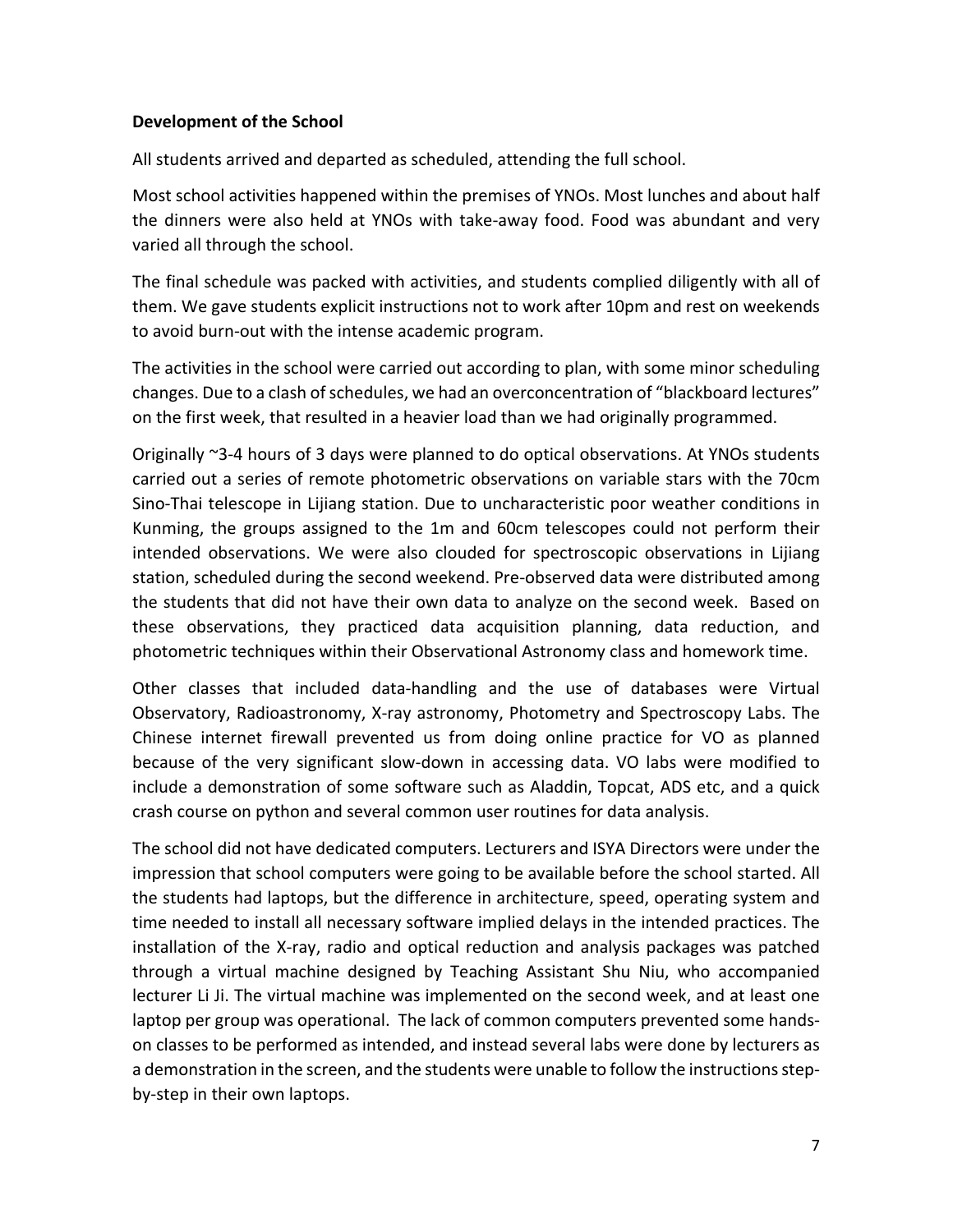The time for project development was shorter in practice than originally anticipated, in part because local and non-local students had different residences and a bus had to transport non-local students back to the hotel by ~9pm, and in part because the location of the school changed from most days at the hotel to most days at YNOs. All in all, ~10 hrs of after-school time were devoted after dinners to school project development. The students were able to make reasonable progress on their assignments and they presented good group reports at the end of the school.

All lecture notes were made available to the students in pdf format through the popular Chinese telephone application WeChat, as email became unavailable for some of them due to the Chinese internet firewall and the ban on Google products in China. Chinese students distributed the notes to their non-Chinese group members. Directors thought the distribution of notes happened at a reasonable rate, within a few hours of finishing each lecturing day.

Most graduate students had a good enough command of English to interact with lecturers and fellow students efficiently. One of the students had difficulty communicating, but participated fully in all activities, including the flash talks, and made significant progress by the end of the school.

In order to comply with the IAU-NASL agreement, we offered students personalized IAU mentorship upon request. No student has requested it so far, two weeks after the ISYA finished. The ISYA directors will keep sending to their email addresses regularly announcements for schools and studentships, as in previous editions of the ISYA.

# **Complementary Activities**

Cultural activities during the weekends included:

- A guided tour to the Golden Temple of Kunming.
- A guided tour to the cultural park Nationalities Village followed by an "Across the Bridge Noodles" meal.
- On the second weekend, the school went by train to the historical town of Lijiang (~600km away), where spectroscopic observations were scheduled. Lijiang is a major tourist destination, and free time to explore the town center was ample, as the school hotel was in the mere historical center.

A good representation of the LOC accompanied participants in all these activities.

The LOC organized both a reception and closing banquet in the City of Flowers Hotel for all participants. The LOC also treated the lecturers to a cultural music and dance show in Kunming and numerous meals out.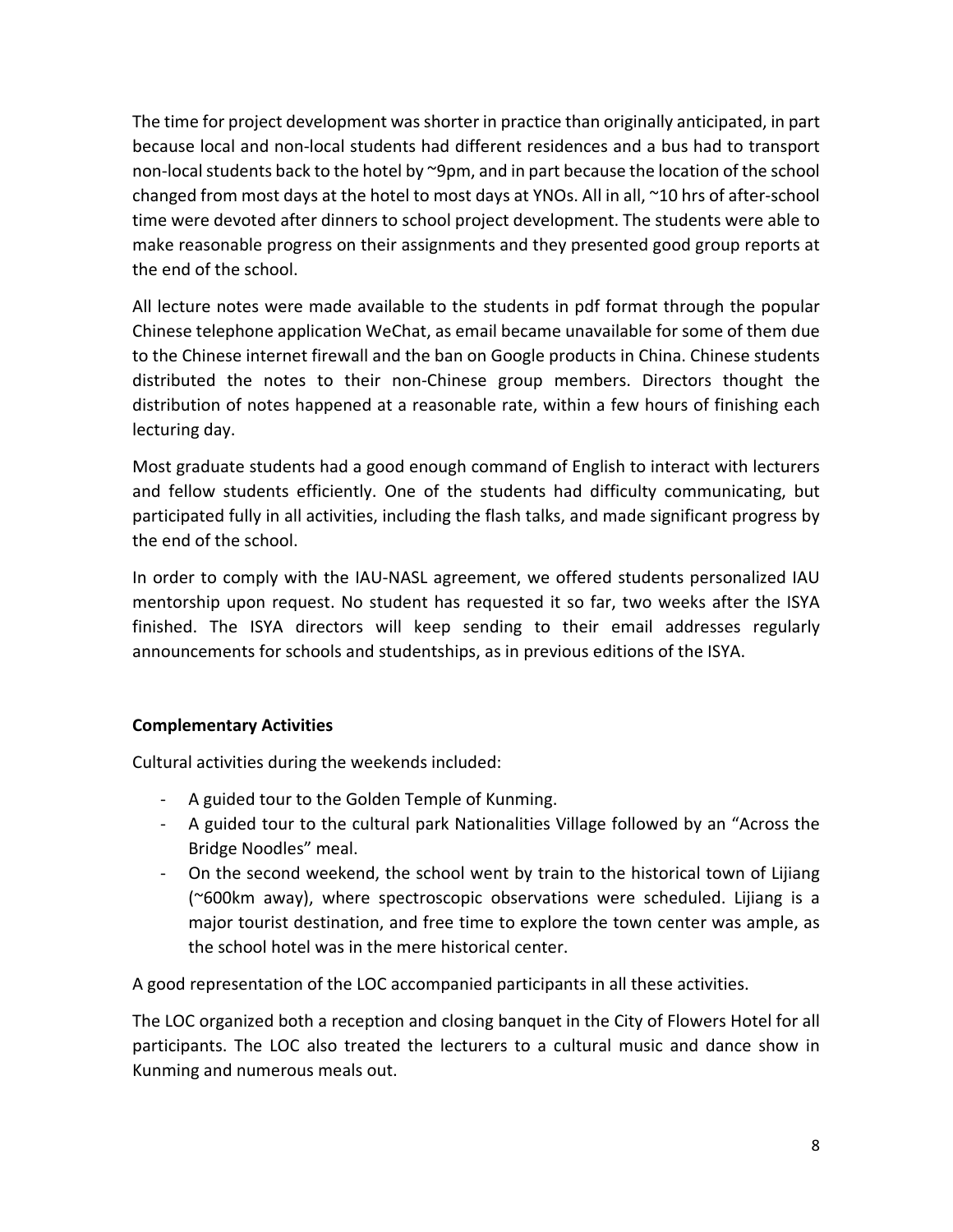### **Students´ Feedback**

The direct transcription of the students´ feedback forms can be found in Appendix D. We present here the directors´ analysis and some comments selected from the students.

The students in general found the application procedure adequate. A few complain about the length of the questionnaire, which was new. However, 70% of students found it easy to complete, 8% did not, while 22% are ambivalent about its difficulty.

The students value the lecture content, distribution of activities and lecturers positively: 92% thought the seminal ("blackboard") lectures to be useful, 89% found the hands-on labs useful, and 97% found the career development workshops useful. Most students found the balance between seminal and hands-on labs and the time spent on these activities as adequate (86 and 73%, respectively), while only 2 (5%) express disagreement on the time spent on these activities, and the rest remain ambivalent. Five students (13.5%) make comments about the school being too long hours. Lecturers' material, replies to questions and approachability remain highly valued (92-97%). Most students declare they could follow the material of the school well (54%), rather than not (11%), while a good fraction (35%) remain ambivalent about their ability to follow most of the material. We understand this last number as they could follow the material at some level, which is the goal of the school.

Observational experience and group projects related to this activity are valued positively. Since we were unlucky with the weather, it is difficult to interpret if the students' wishes for more observational experience (89%) would have been satisfied had the three observing nights been successful. Most of them think the time scheduled was indeed adequate (81%), 73% value the acquired experience as enriching, and 86% value the tutoring and 92% the preparation received as good.

Student presentations were valued positively, both for group projects (97%) and for individual presentations (95%).

School transportation, accommodation and food were in general valued very positively.

There is a large spread in the students´ perception of the availability of free time: 46% think there was enough free time, 27% are ambivalent, while 27% think there was not enough free time. The academic program was indeed heavily packed by design, including observing activities on the second weekend (that although cloudy, occupied all Saturday afternoon). The students seemed to find time to go out after the school activities finished, both in Kunming and Lijiang, anyway.

Most students (92-97%) find that the ISYA has been beneficial for their future development as astronomers and for better identifying their interests.

Selected comments from students: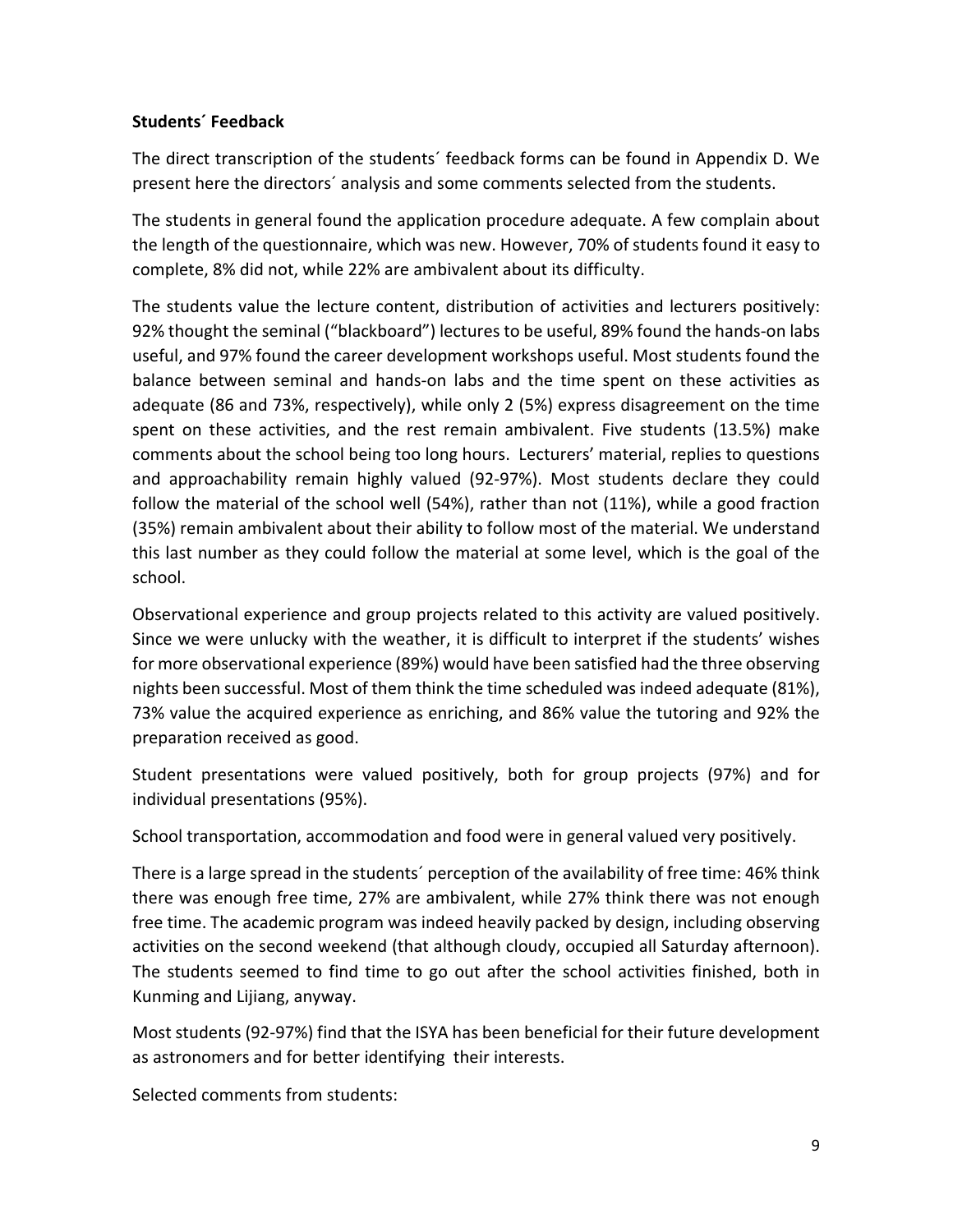- "I am really happy I could participate in this very nice and very helpful school. Everything and everyone [belonging] to this school gave me a lot of motivations and encouragements. I believe that we will collaborate in the future in astronomy. Thank you IAU, all excellent lecturers, Itziar, David Mota, also YNOs group. This school left me truly nice memories. I am wishing to all of you successful work, healthy body, peaceful mind and soul."
- "Thank you all the lecturers. I love many of you. You helped me to understand many things and encourage me to strengthen my research, and give more chances for us to do the presentations, and we acquired big progress during this time. At last, I want to thank the LOC, thank you very much. "
- "This training workshop is one of the best training I attended."
- "Thank you LOC, you took care of us very well. Thank you for everything. Thank you [to] every lecturer. I got [much] motivation in my astronomy career. I truly appreciate."

# **Lecturers´ Feedback**

The direct transcription of the lecturers´ feedback forms can be found in Appendix E. We present here the directors´ analysis and some comments gathered from them.

Most lecturers found their effort and time investment in the ISYA was worth it, and are willing to mentor students from the program (82%), although many of them (58%) think they would have arranged their lectures in a different way given the selection of the students, and 75% believe their lectures did not reach most of the students at some level. This perception is in contrast to the evaluation of the students themselves, the majority of which claim they could follow the material at some level (86%) or follow it well (54%). More importantly, 95% of the students declare they have identified material for further study in the school. The lecturers (83%), nevertheless, believe their course helped advance the training of the students and their chances in the future. 92% of the lecturers thought the ISYA was good and productive, while 8% are ambivalent about their experience in the school.

We received negative feedback comments from one of the lecturers (8% who replied) that are forwarded as received to the Steering Committee of the OYA, without reproducing them in full in this report.

The infrastructure of the school and living arrangements was unanimously valued positively.

Selected comments by lecturers:

- "I like the breadth of the lecture contents and actually wish our junior students would be able to attend too. Other schools in astronomy are more oriented to specific topics (such as GW), but those like ISYA would be also effective to undergrad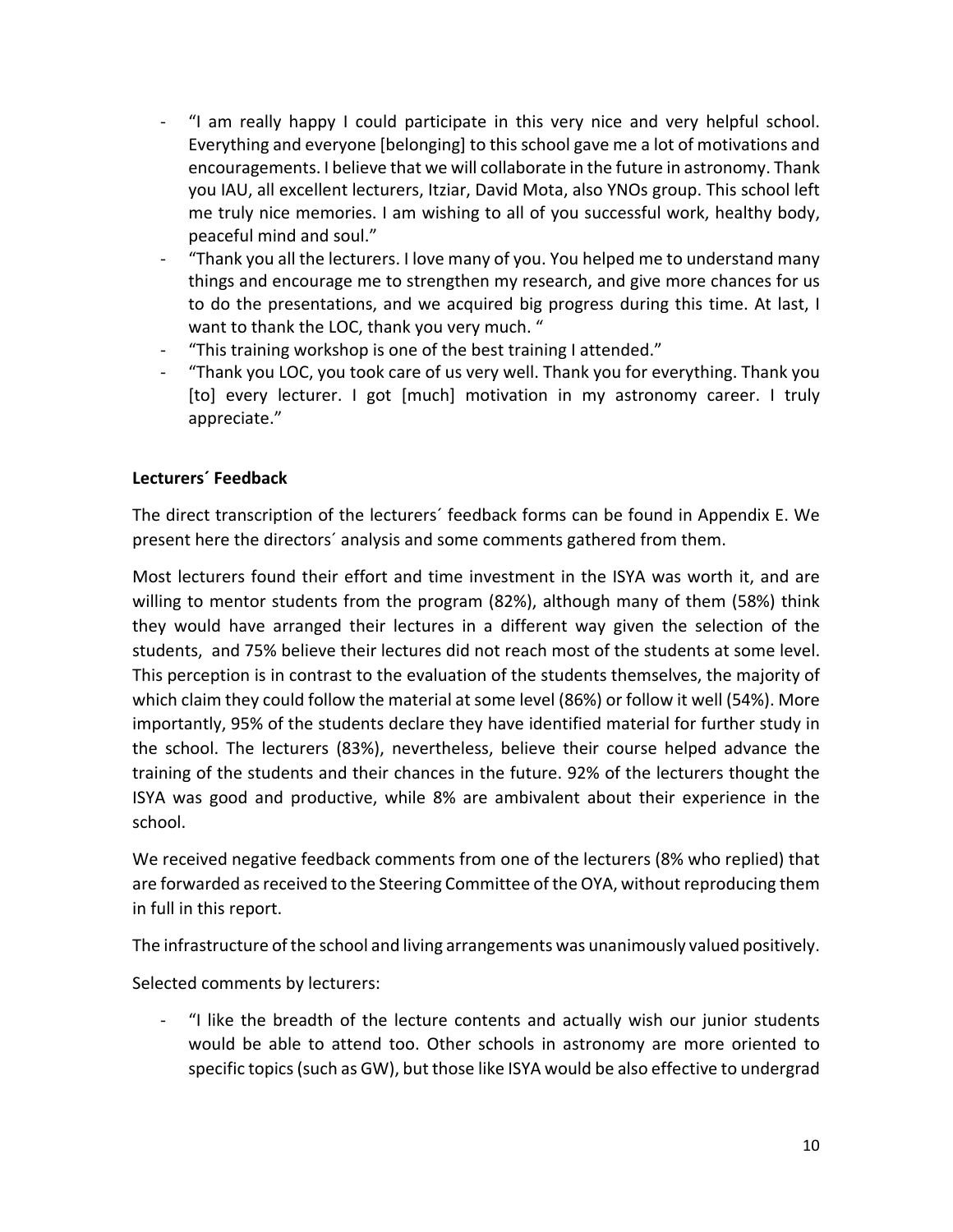students from Europe, US, Japan etc. Overall I found the ISYA activity is an excellent one!"

- "This school is a great opportunity for students, I could tell. I admire all the effort made by the organizers. I hope this spirit lasts for long! Lastly, some names came to my mind during the school, i.e. people who would be very well suited to this kind of environment" [names omitted].
- "I suggested an increase in the budget to increase the number of foreign students, especially the students from underdeveloped countries. Because some students really want to study, it is sad to let down their desires to study."
- "The School has been well organized. I enjoyed my participation. Thank you for the opportunity. I was very touched to see students from different countries and cultures to work and live together nicely. By all means get me involved should such opportunities arise in the future. While it is good to keep the students busy, perhaps we fill their schedule with discussions, projects, and exercises, instead of many lectures. I would have still reduced the load of my lectures."

# **ISYA Directors´ Summary, Assessment and Recommendations**

The directors are pleased with the development of the school and the commitment of lecturers and students to make the most out of the three weeks. Happy-tired faces were the norm at the school. The LOC made an impressive effort to make us all feel at home, keep us safe and happy, and they certainly succeeded.

The submission of student applications was efficiently done through the YNOs set-up ISYA web page. We implemented a new questionnaire to aid the selection process, including small (200 words) short essays on strengths and weaknesses of the academic preparation of the students and interests. It was also helpful to ask for a free-format CV and letters of reference to make the selection. The reception of valid applications far exceeded recent schools, and announcing the school through the regional IAU membership list will be the norm for now onwards.

All students arrived and departed as scheduled for the school.

Directors ranked most lecturers as being very good in their material and lecturing style, able to adapt the material to reach at some point throughout their courses all students. By design, all courses started from the very basics, and showed towards the end some new results that are topical in the field. Student satisfaction with being able to follow the classes exceeds the expectations of the difficulties they might had by lecturers.

Most external lecturers stayed for only 1 week: full school of 3 weeks, 4 local lecturers + 2 ISYA directors; 2 weeks, 4 lecturers; 1 week: 6 lecturers. Lecturers staying for only one week were originally asked to stay for at least 2 weeks. Although it would have been better to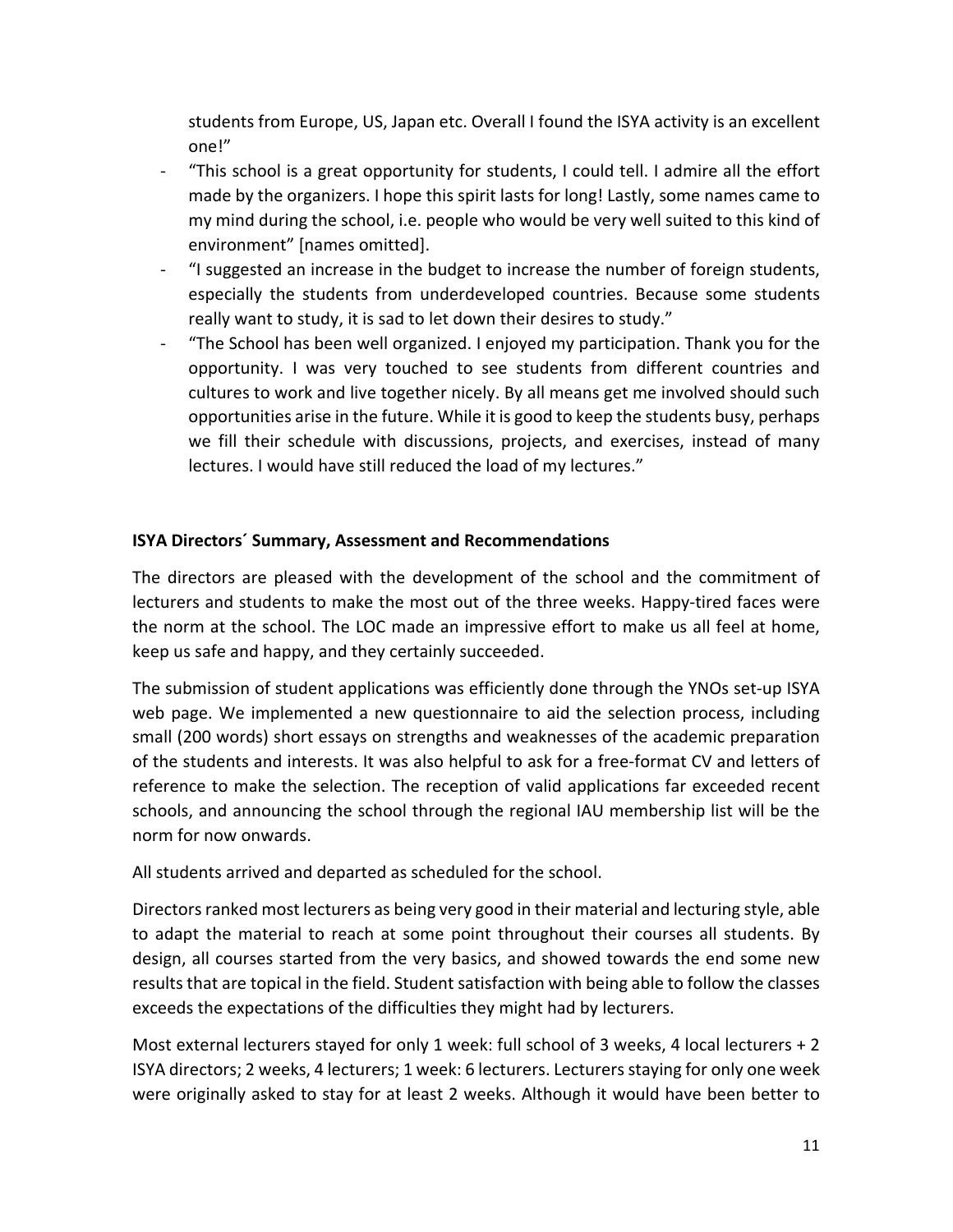have them all for at least 2 weeks, there was intense interaction between all lecturers and students, especially because we spent so many hour at YNOs together.

These days most students have their own laptop, but installing all necessary software for lab work was a problem, despite the virtual machine designed by teaching assistant Shu Niu. We will stress the need for a computer lab with wired fast internet connectivity in future schools, and that the computer lab needs to be in place and all software installed and tested well before the school starts.

Some lecturers purchased their own plane tickets after consultation with the IAU Office, and those that did not expressed (verbally and in the feedback forms) disagreement with the scheduled arrangements and procedure, although they were consulted whether the itinerary was OK before purchase. We will change the procedure in future schools and suggest lecturers send a preferred itinerary for purchase by the IAU Office, which, in turn might suggest other options.

Among the lecturers, observational assistants and LOC of the 42<sup>nd</sup> ISYA we can find the following ISYA alumni: Shengbang Qian (Local Director and lecturer, 2001 Thailand), Xiaohui Fan (lecturer, 1992 China), Jia Zhang (lecturer, 2011 China), Nianping Liu (assistant observer, 2013 Indonesia), Ergang Zhao (LOC, 2011 China/2014 Thailand), Xiao Zhou (LOC, 2014 Thainland), Zhongtao Han (LOC, 2014 Thailand), highlighting the continuous input of ISYA alumni into new generations of alumni.

ISYA directors think the 42<sup>nd</sup> ISYA was very successful, meeting the expectations of local and IAU organizers in the progression of Astronomy opportunities for research students in the region.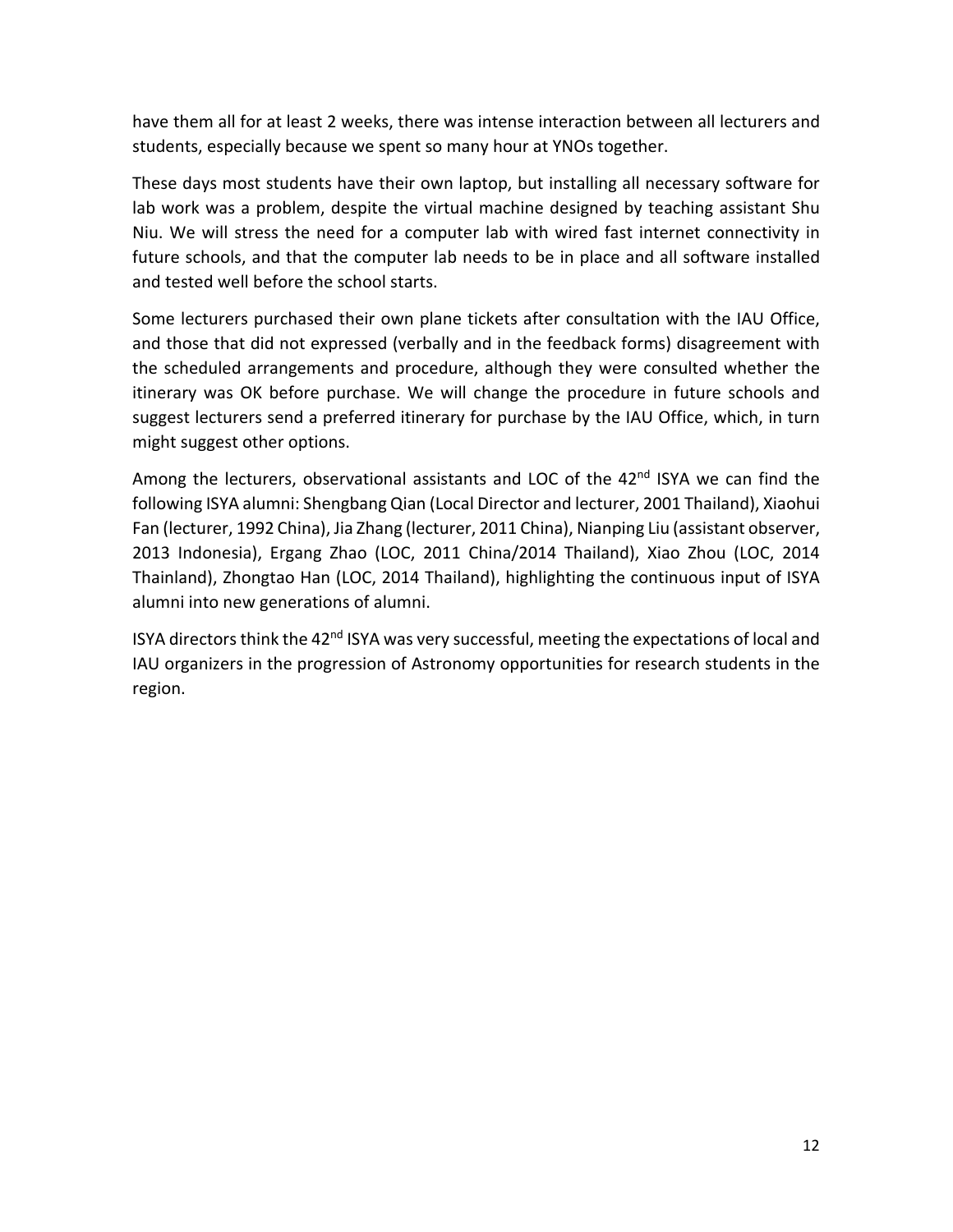# **Appendix A: List of Students**

| Name                           | Surname         | Level                                 | University                                                                | City                               | Country     | Gender |
|--------------------------------|-----------------|---------------------------------------|---------------------------------------------------------------------------|------------------------------------|-------------|--------|
| Ahmed                          | Estiak          | MSc student                           | Shahjalal University of<br><b>Science and Technology</b>                  | Naogaon                            | Bangladesh  | M      |
| Bhavana                        | Lalchand        | PhD student                           | <b>National Central</b><br>University, Taipei                             | <b>Taoyuan City</b>                | India       | F      |
| Singgih Prana Putra            | (no<br>surname) | MSc graduate                          | Bandung Institute of<br>Technology                                        | Pekanbaru,<br><b>Riau Province</b> | Indonesia   | M      |
| Ni Putu Audita<br>Placida Emas | (no<br>surname) | MSc graduate /<br>Assistant           | Bandung Institute of<br>Technology                                        | <b>Bandung</b>                     | Indonesia   | F      |
| Sima                           | Taefi<br>Aghdam | PhD candidate /<br>Research assistant | Institute for Research in<br><b>Fundamental Sciences</b><br>(IPM)         | Tehran                             | Iran        | F      |
| Muhammad Daim                  | Norharizan      | MSc graduate                          |                                                                           | Segamat,<br>Johor                  | Malaysia    | M      |
| Wei Shen                       | Tan             | MSc student                           | University Malaya                                                         | Johor                              | Malaysia    | M      |
| Javzandolgor                   | Bad             | MSc graduate /<br>Lecturer            | National University of<br>Mongolia                                        | Ulaanbaatar                        | Mongolia    | F      |
| Eaindra Moh Moh                | Lwin            | <b>BSc</b> graduate                   | <b>Mandalay University</b>                                                | Mandalay                           | Myanmar     | F      |
| Nikita                         | Parajuli        | <b>MSc Physics</b><br>student         | Patan Multiple Campus                                                     | Kathmandu                          | Nepal       | F      |
| Suruchi                        | Shahi           | <b>BSc student</b>                    | St. Xavier's College,<br>Maitighar                                        | Kathmandu                          | Nepal       | F      |
| Hira                           | Fatima          | MSc graduate /<br>Visiting faculty    | University of Karachi                                                     | Karachi                            | Pakistan    | F      |
| Frank Kelvin                   | Martinez        | MSc student /<br>Obs. Staff           | Rizal Technological Univ.                                                 | <b>PASAY CITY</b>                  | Philippines | M      |
| Princess                       | Tucio           | MSc student /<br>Instructor           | Rizal Technological<br>University                                         | Rizal                              | Philippines | F      |
| Narenrit                       | Thananusak      | Student /<br>Research assistant       | <b>National Astronomical</b><br>Research Institute of<br>Thailand (NARIT) | Chiang Mai                         | Thailand    | M      |
| Sappankum                      | Pranita         | MSc student                           | Chiang Mai Univ.                                                          | Chiang Mai                         | Thailand    | F      |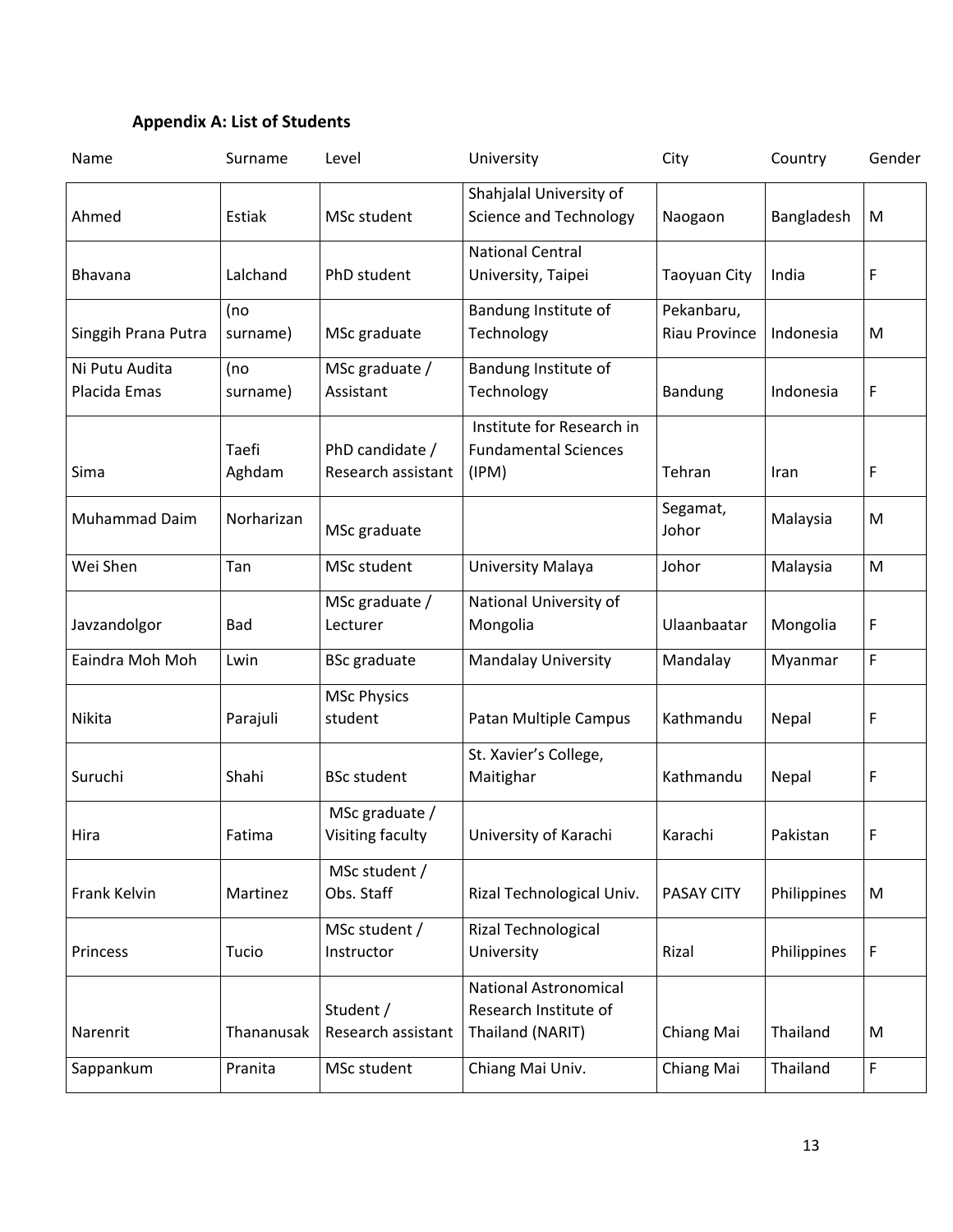| <b>Bich Ngoc</b> | Nguyen  | PhD candidate                | <b>Vietnam National Space</b><br>Center    | <b>Buon Ma</b><br>Thuot | Vietnam    | F         |
|------------------|---------|------------------------------|--------------------------------------------|-------------------------|------------|-----------|
|                  |         |                              |                                            |                         |            |           |
| Azizbek          | Matekov | MSc graduate /<br>Researcher | Ulugh Beg Astronomical<br>institute (UBAI) | Tashkent                | Uzbekistan | M         |
|                  |         |                              | Purple Mountain                            |                         |            |           |
| Chao             | Geng    | PhD student                  | Observatory                                | Nanjing                 | China      | M         |
| Fangfei          | Shi     | PhD student                  | Peking University                          | <b>Beijing</b>          | China      | F         |
| Ruyue            | Wang    | MSc student                  | Xiangtan University                        | Xiangtan                | China      | F         |
| Xiaowei          | Duan    | PhD student                  | Peking University                          | Beijing                 | China      | F         |
|                  |         |                              | Xi'an Jiaotong-Liverpool                   |                         |            |           |
| Xiuming          | Xu      | PhD student                  | University                                 | Suzhou                  | China      | M         |
|                  |         |                              |                                            |                         |            |           |
|                  |         |                              | <b>National Astronomical</b>               |                         |            |           |
| Yan              | Duan    | PhD student                  | <b>Observatories of China</b>              | <b>Beijing</b>          | China      | F         |
| Lixia            | Zhang   | PhD student                  | <b>Guangzhou University</b>                | Guangzhou               | China      | F         |
| Junyu            | Gong    | <b>MSc Student</b>           | <b>Guangzhou University</b>                | Guangzhou               | China      | ${\sf M}$ |
| Qiqi             | Xia     | PhD Student                  | <b>Shandong University</b>                 | Weihai                  | China      | F         |
| Yani             | Guo     | <b>MSc Student</b>           | <b>Shandong University</b>                 | Weihai                  | China      | F         |
| Yunlang          | Guo     | <b>MSc Student</b>           | Yunnan Observatories                       | Kunming                 | China      | ${\sf M}$ |
| Chuqi            | Wu      | PhD student                  | Yunnan Observatories                       | Kunming                 | China      | M         |
| Hushan           | Xu      | PhD student                  | Yunnan Observatories                       | Kunming                 | China      | ${\sf M}$ |
| Lei              | Zang    | MSc student                  | Yunnan Observatories                       | Kunming                 | China      | F         |
| Linfeng          | Chang   | <b>MSc Student</b>           | Yunnan Observatories                       | Kunming                 | China      | F         |
| Qishan           | Wang    | PhD student                  | Yunnan Observatories                       | Kunming                 | China      | M         |
|                  |         |                              | <b>Guizhou Normal</b>                      |                         |            |           |
|                  |         |                              | Univesity/Yunnan                           |                         |            |           |
| Wei              | Liu     | MSc student                  | Observatories                              | Kunming                 | China      | M         |
| Xiaohui          | Fang    | PhD student                  | Yunnan Observatories                       | Kunming                 | China      | F         |
| Xudong           | Zhang   | PhD student                  | Yunnan Observatories                       | Kunming                 | China      | M         |
| Xuzhi            | Li      | PhD student                  | Yunnan Observatories                       | Kunming                 | China      | M         |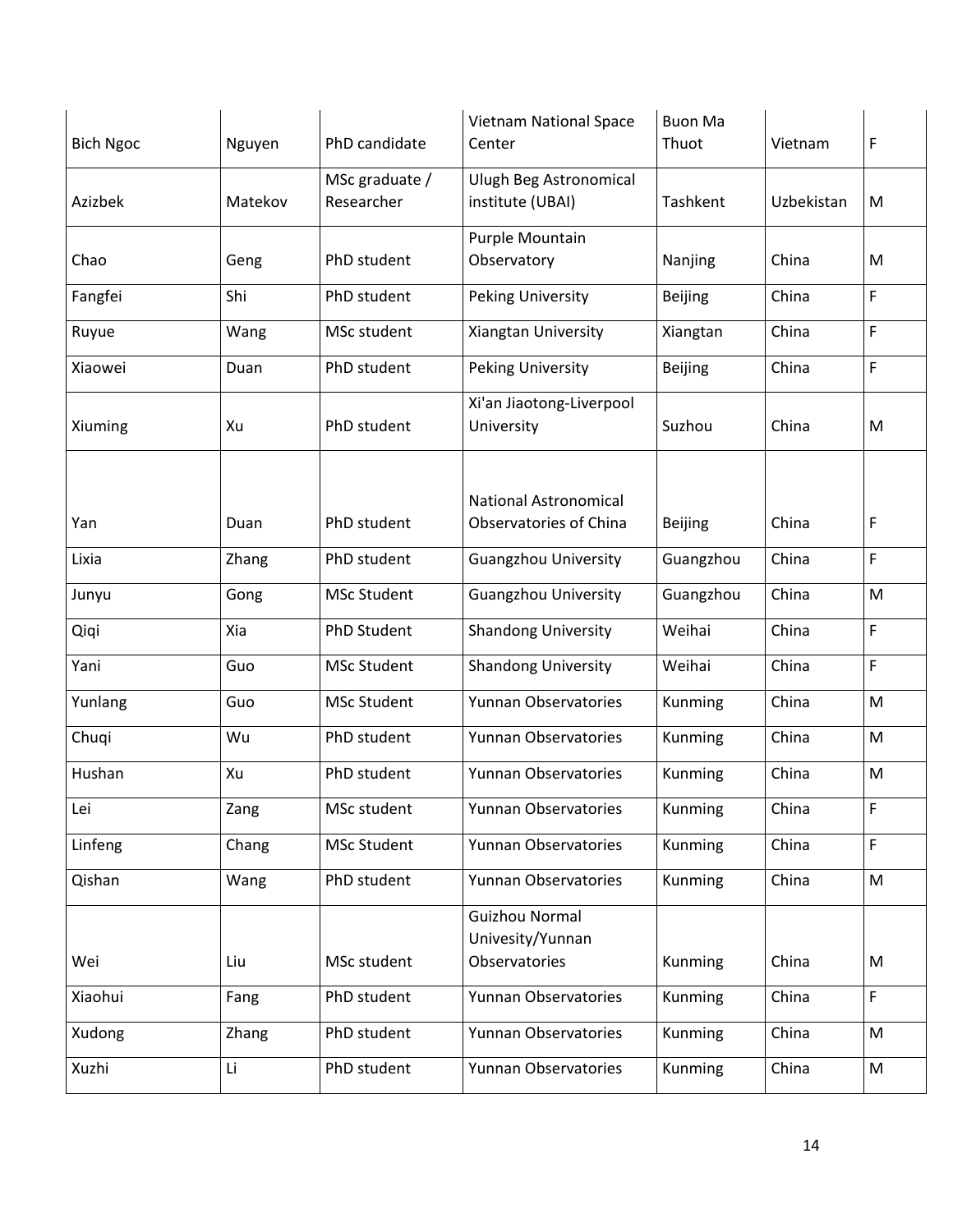# **Appendix B: Schedule**

Key:

| AC.        | Aeree Chung         |
|------------|---------------------|
| <b>ARC</b> | Arnab Rai Choudhuri |
| <b>CWP</b> | Chen Wen-Ping       |
| DJ         | David Jewitt        |
| DMk        | David Mkrtichian    |
| <b>DM</b>  | David Mota          |
| EvD        | Ewine van Dishoeck  |
| FX         | Fan Xiaohui         |
| ΙA         | Itziar Aretxaga     |
| JL         | Ji Li               |
| LL         | Liu Liang           |
| QS         | Qian Shengbang      |
| ΝY         | Naoki Yoshida       |
| YW         | Yogesh Wadadekar    |
| ZJ         | Zhang Jia           |
| ΖL         | Zhu Liying          |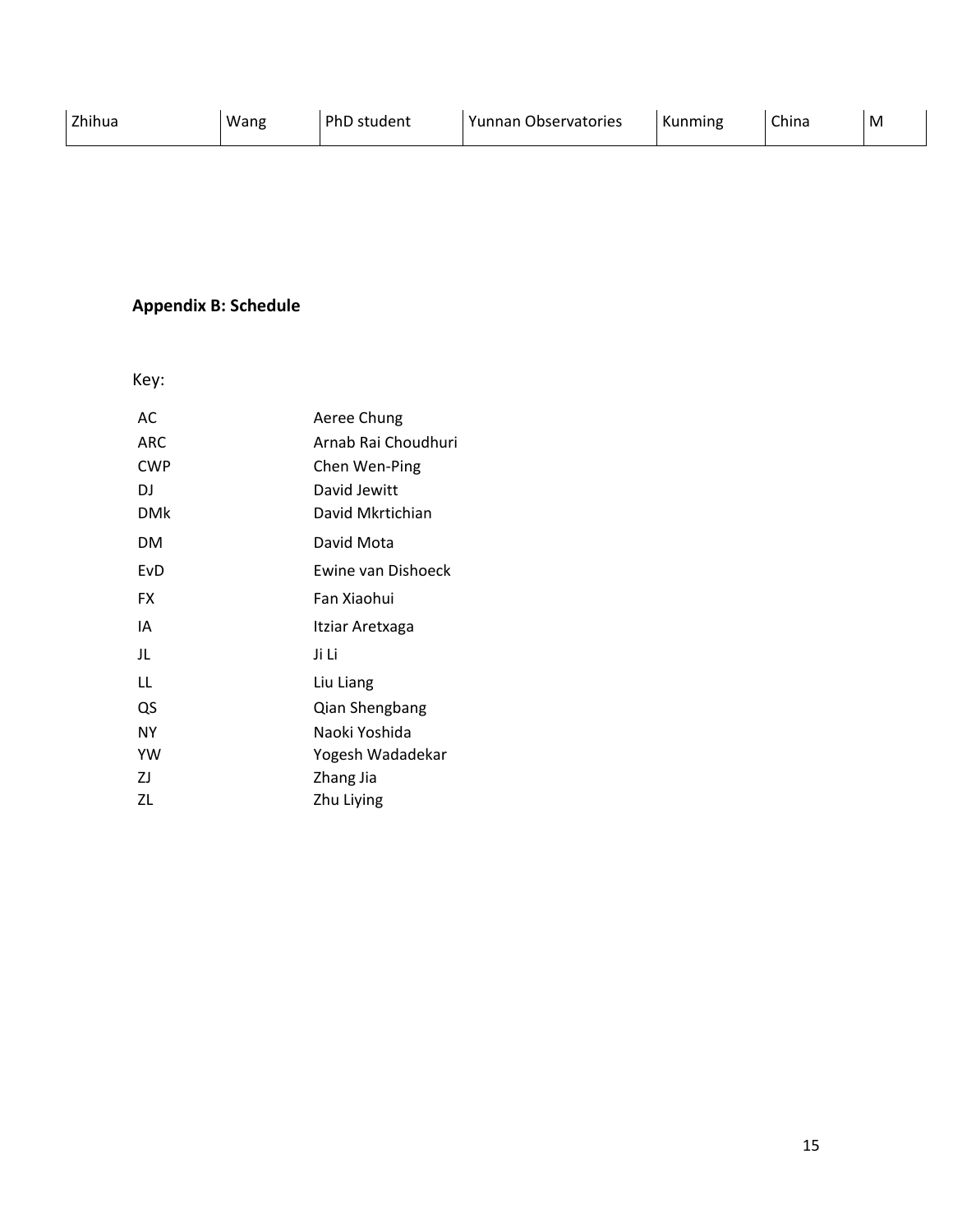| 20 October                     | Activities       |                   |                    |                  |                    |             |                    |                  |                      |                    |                     |                       |                     |  |
|--------------------------------|------------------|-------------------|--------------------|------------------|--------------------|-------------|--------------------|------------------|----------------------|--------------------|---------------------|-----------------------|---------------------|--|
|                                |                  |                   |                    |                  |                    |             |                    |                  |                      |                    |                     |                       |                     |  |
| 19 October                     |                  |                   |                    |                  |                    | Cultural    |                    |                  |                      |                    |                     |                       |                     |  |
| 18 October                     |                  | Transport to YNOs | NY: Stellar Evol 3 |                  | EvD: ISM+SF4       |             | EvD: ISM+SF5       |                  | FX: AGN 4            | ZI: Observations 3 | Dinner              | Dinner                | and RETURN to HOTEL |  |
| 17 October                     |                  | Transport to YNOs | EvD: ISM+SF3       |                  | NY: Stellar Evol 1 |             | NY: Stellar Evol 2 |                  | ARC: Solar Physics 3 | DJ: Solar System3  | Dinner              | Dinner                | <b>OBSERVATIONS</b> |  |
| 1st Week at YNOs<br>16 October | <b>Breakfast</b> | Transport to YNOs | FX: AGN 3          | Tea/Coffee Break | DJ: Solar System2  | Lunch       | EVD: ISM+SF2       | Tea/Coffee Break | ARC: Solar Physics 2 | $IA +$ : CD 1      | Transport to Dinner | <b>Banquet Dinner</b> |                     |  |
| 15 October<br>(at hotel)       |                  | <b>Breakfast</b>  | FX: AGN 2          |                  | DJ: Solar System1  |             | EvD: ISM+SF1       |                  | ARC: Solar Physics 1 | LL: Observations 2 | Dinner              | Dinner                |                     |  |
| 14 October<br>(at hotel)       |                  | <b>Breakfast</b>  | School Openning    |                  | IA: Galaxies 1     |             | FX: AGN 1          |                  | QS: Photom 1         | ZL: Observations 1 | Dinner              | Dinner                |                     |  |
|                                | 6:30-8:30        | 8:30-9:00         | 9:00-10:30         | 10:30-11:00      | $11:00 - 12:30$    | 12:30-14:00 | 14:00-15:30        | 15:30-16:00      | 16:00-17:30          | 17:30-19:00        | 19:00-19:30         | 19:30-20:00           | $20:00 - 23:00$     |  |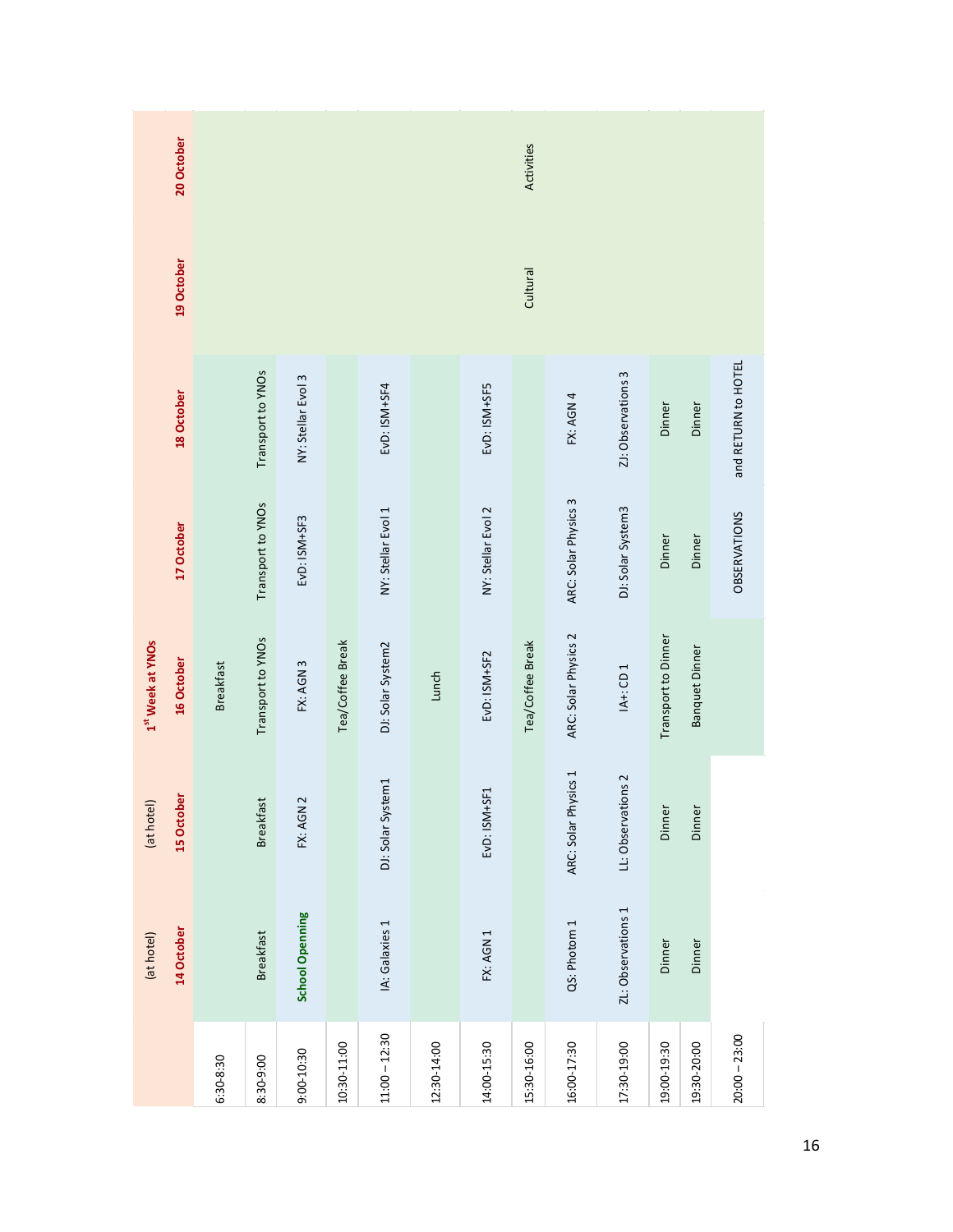| 27 October                     |                  |                                      |                   |                  |                   |             |                     | Activities       |                 |                     |                      |             |                 |  |  |  |
|--------------------------------|------------------|--------------------------------------|-------------------|------------------|-------------------|-------------|---------------------|------------------|-----------------|---------------------|----------------------|-------------|-----------------|--|--|--|
| 26 October                     |                  | Cultural and Astronomy<br>in Lijiang |                   |                  |                   |             |                     |                  |                 |                     |                      |             |                 |  |  |  |
| 25 October                     |                  |                                      | IA: Galaxies 2    |                  | YW: VO 3          |             | AC: Radioastro5     |                  | AC: Radioastro6 |                     | Transport to Lijiang |             |                 |  |  |  |
| 24 October                     |                  |                                      | DMk: PS 2         |                  | ZL: EB 1          |             | Student Present 1   |                  | AC: Radioastro4 | IA/DM: CD 3         |                      |             |                 |  |  |  |
| 2nd Week at YNOs<br>23 October | <b>Breakfast</b> | Transport to YNOs                    | DM: Cosmo 2       | Tea/Coffee Break | IA/DM: CD 2       | Lunch       | YW: VO <sub>2</sub> | Tea/Coffee Break | AC: Radioastro3 | ZI: Observations 5  | Transport to Hotel   | Dinner      | HOME WORK       |  |  |  |
| 22 October                     |                  |                                      | DJ: Solar System5 |                  | DMk: PS 1         |             | JL: XR2             |                  | AC: Radioastro2 | YW: VO <sub>1</sub> |                      |             |                 |  |  |  |
| 21 October                     |                  |                                      | DM: Cosmo 1       |                  | DJ: Solar System4 |             | JL: XR1             |                  | AC: Radioastro1 | ZI: Observations 4  |                      |             |                 |  |  |  |
|                                | $6:30 - 8:30$    | 8:30-9:00                            | 9:00-10:30        | 10:30-11:00      | $11:00 - 12:30$   | 12:30-14:00 | 14:00-15:30         | 15:30-16:00      | 16:00-17:30     | 17:30-19:00         | 19:00-19:30          | 19:00-20:30 | $20:30 - 22:00$ |  |  |  |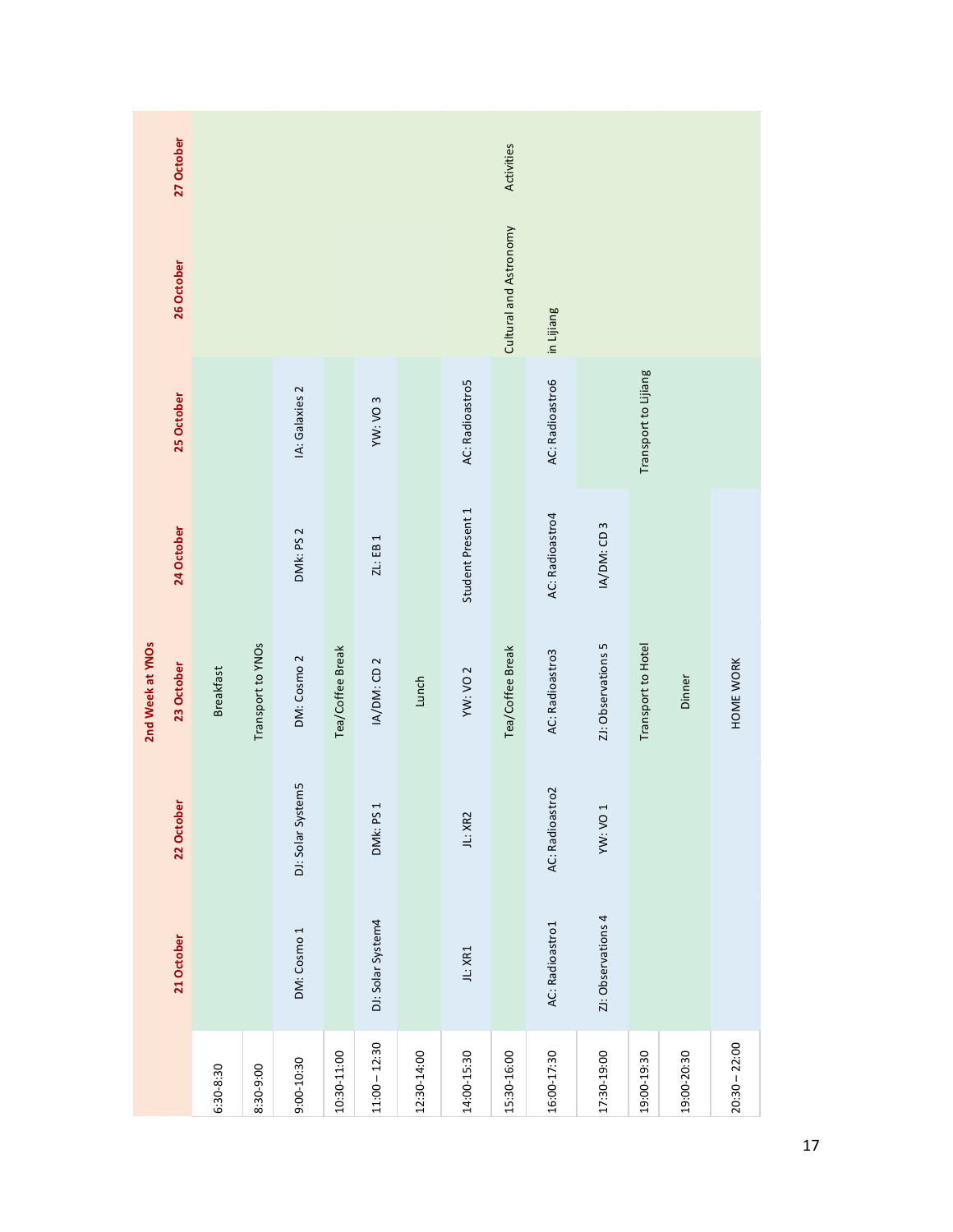| 1 November<br>(at hotel)<br>31 October |                  | <b>Breakfast</b>  | Student Present 2<br>CWP: Stellar Clusters3 |                  | Student Present 3<br>DMk: Spec 2 |             | JL: XR6<br>JL: XR4  |                  | IA/DM: CD 5<br>JL: XR5 | School closing<br>YW: VO 6 | Closing Dinner     |             |                 |
|----------------------------------------|------------------|-------------------|---------------------------------------------|------------------|----------------------------------|-------------|---------------------|------------------|------------------------|----------------------------|--------------------|-------------|-----------------|
| 3rd Week at YNOs<br>30 October         | <b>Breakfast</b> | Transport to YNOs | CWP: Stellar Clusters2                      | Tea/Coffee Break | DM: Cosmo 4                      | Lunch       | IA: Galaxies 4      | Tea/Coffee Break | JL: XR3                | QS: Photom 2               | Transport to Hotel | Dinner      | HOME WORK       |
| 29 October                             |                  |                   | ZJ: EB 2                                    |                  | IA: Galaxies 3                   |             | QS: CV <sub>2</sub> |                  | YW: VO 5               | IA/DM: CD 4                |                    |             |                 |
| 28 October                             |                  |                   | DM: Cosmo 3                                 |                  | CWP: Stellar Clusters1           |             | QS: CV 1            |                  | DMk: Spec 1            | <b>YW: VO 4</b>            |                    |             |                 |
|                                        | 6:30-8:30        | 8:30-9:00         | 9:00-10:30                                  | 10:30-11:00      | $11:00 - 12:30$                  | 12:30-14:00 | 14:00-15:30         | 15:30-16:00      | 16:00-17:30            | 17:30-19:00                | 19:00-19:30        | 19:00-20:00 | $20:00 - 22:00$ |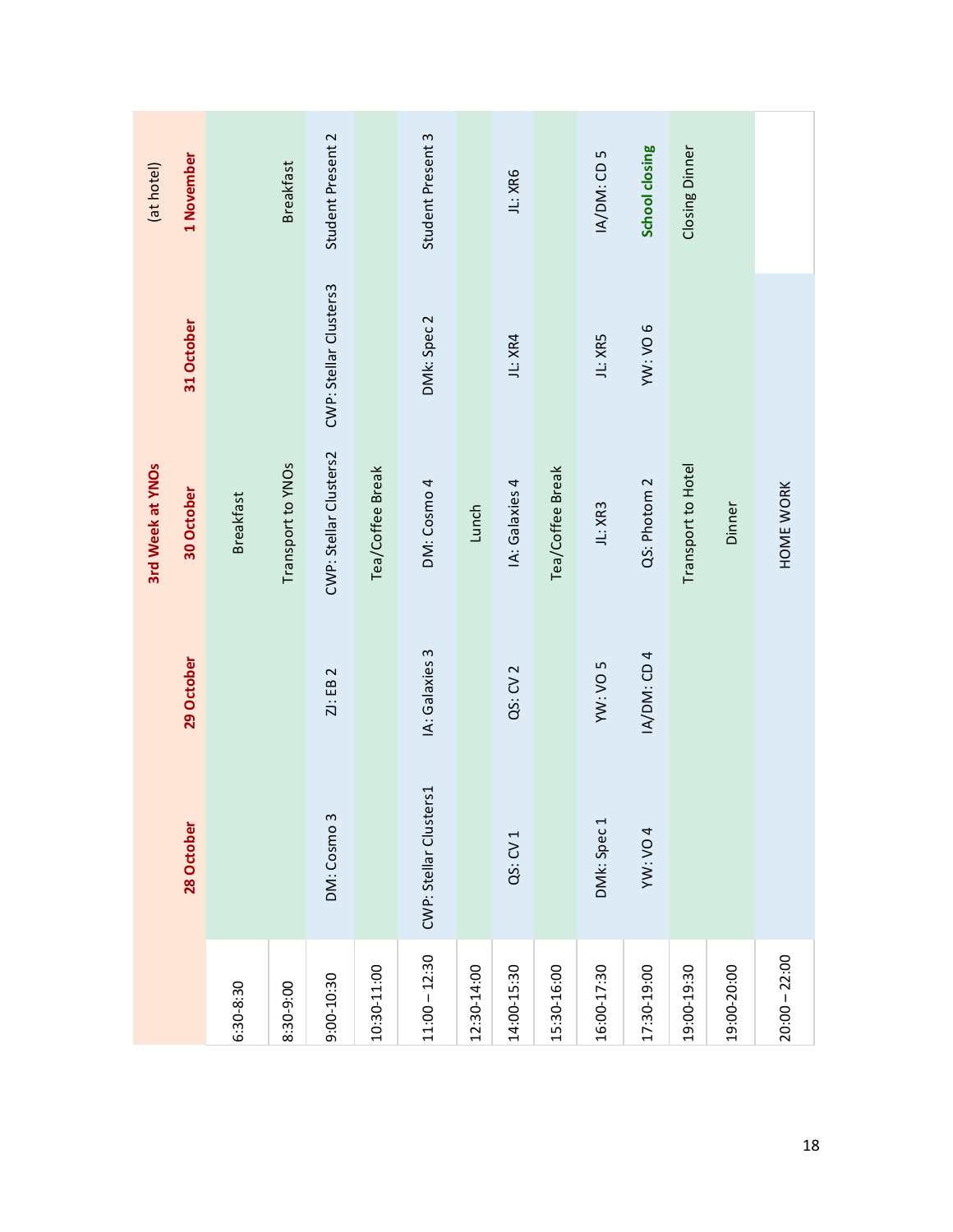**Appendix C: List of Students´ Presentations**

#### **GROUP PROJECTS**

Searching Contact binaries below the period limit:

- J232610.13 -294146.6 13.58-13.92 P=19882.087s (Group 1)
- J000205.32+381321.5 15.16-15.33 P=18064.547s (Group 2)
- J011732.10+525204.9 13.98-14.09 P=19350.996s (Group 3)
- J044132.96+440613.7 14.38-14.59 P=19712.589s (Group 4)

Near contact binaries:

- BW3 V38(18:04:44.19, -30:09:05) P = 0.19839d (Group 5)
- BO Peg (213117.87 +115646.5) P=0.5804301d (Group 6)
- HH95-79 (05:48:03.85 +28:30:47.6) P=0.2508d (Group 7)
- NSVS 6550671 (02:20:50.9, +33:20:46.6). P=0.192637d (Group 8)

Pulsating stars:

- J214046.44+130716.6 12.50-12.53 P = 0.2259644 d (Group 9)
- CSS\_J034112.5+035336 P = 0.285554d (Group 10)

The groups carried our these projects performing observations on the following YNOs telescopes: the 1m (assisted by Dr. Zhang Jia): groups 1,5,6; 60cm (assisted by Dr. Liu Liang): groups 2,7,9; and 70cm (assisted by Dr. Liu Nianping): groups 3,4,8,10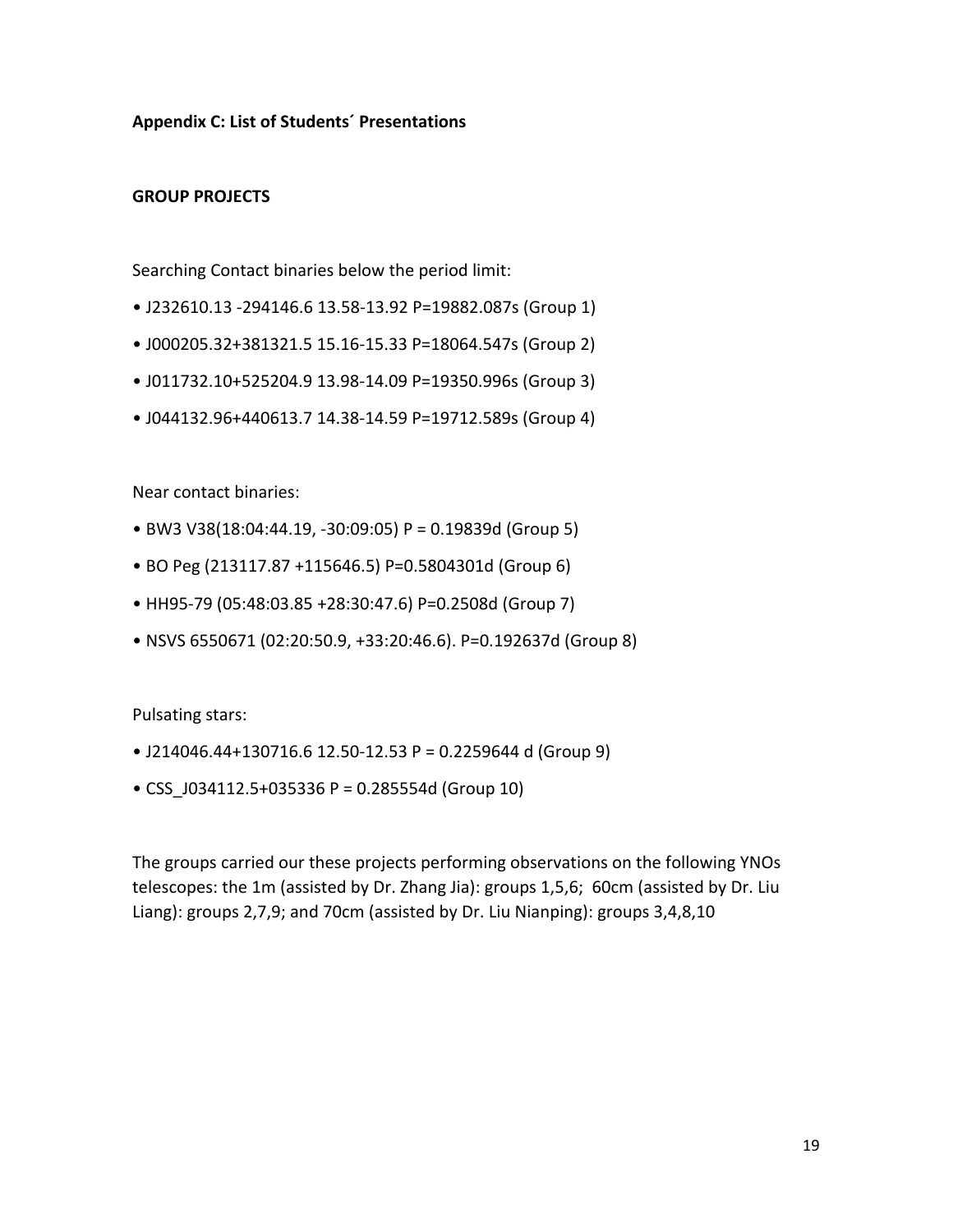# **INDIVIDUAL PRESENTATIONS** (1.5min flash talks)

| Name             | Surname                        | Talk                                                                         |
|------------------|--------------------------------|------------------------------------------------------------------------------|
| Xiaowei          | Duan                           | The "apparitions" in RR Lyrae stars                                          |
| Muhammad<br>Daim | Norharizan                     | Lunar Occultation of Binary Stars                                            |
| Lei              | Zang                           | Recurrent novae                                                              |
| Linfeng          | Chang                          | Reverse Algol                                                                |
| Eaindra Moh      |                                |                                                                              |
| Moh              | Lwin                           | <b>CMBR</b> anisotropy                                                       |
| Ruyue            | Wang                           | Magnetohydrodynamical turbulence                                             |
| Xiuming          | Xu                             | <b>SMBH Triple dynamics</b>                                                  |
| Javzandolgor     | Bad                            | Education of Astronomy in Mongolia                                           |
| Yan              | Duan                           | A Study of the Coexistence of Outflow and Bubble                             |
| Azizbek          | Matekov                        | Unique effects in the nature of eclipsing binary stars                       |
| Qishan           | Wang                           | Asynchronous Polars                                                          |
| <b>Bich Ngoc</b> | Nguyen                         | Spectral properties of the Northern Polar surface of Mercury                 |
| Fangfei          | Shi                            | roAp (rapidly oscillating A-type chemically peculiar) star                   |
| Wei Shen         | Tan                            | The dark matter analysis of the spiral galaxy NGC4321                        |
| Chuqi            | Wu                             | Observation and research of massive binaries in the SMC                      |
| Nikita           | Parajuli                       | Tabby's star                                                                 |
| Narenrit         | Thananusak                     | Luminosity function of z~7 Lyman-break galaxy candidates                     |
| Hushan           | Xu                             | The Legend of Vega and Altair                                                |
| Lixia            | Zhang                          | The relationship between jet and accretion disks in AGN                      |
| Chao             | Geng                           | Abell407: a forming BCG?                                                     |
| Yunlang          | Guo                            | Classical novae                                                              |
| Pranita          | Sappankum                      | Circumbinary Planet study                                                    |
| Sima             | Taefi Aghdam                   | Analysis of physical parameters of the globular cluster M13                  |
| Wei              | Liu                            | Dwarf novae                                                                  |
|                  | Ni Putu Audita Placida<br>Emas | Constraints of the total mass of neutrinos from cosmological<br>observations |
| Princess         | Tucio                          | Evolution of supersoft X-ray sources IN LMC                                  |
| Xudong           | Zhang                          | Special properties of contact binaries                                       |
| Xiaohui          | Fang                           | Behaviour of novae-like objects                                              |
| Junyu            | Gong                           | Decomposition of galaxies: M81                                               |
| <b>Bhavana</b>   | Lalchand                       | A submillimeter flare                                                        |
| Frank Kelvin     | Martinez                       | Planetary Orbital Dynamics During Sun's Death                                |
| Hira             | Fatima                         | The 90 yr journey of the Hubble constant                                     |
| Xuzhi            | Li                             | Contact binaries in open clusters                                            |
| Singgih Prana    | Putra                          | Spectroscopic evolution of Beta Lyra                                         |
| Qiqi             | Xia                            | Photometric solutions of WUMa-type star NR Cam                               |
| Ahmed            | Estiak                         | Quantum analogy to the classical gravitomagnetic clock effect                |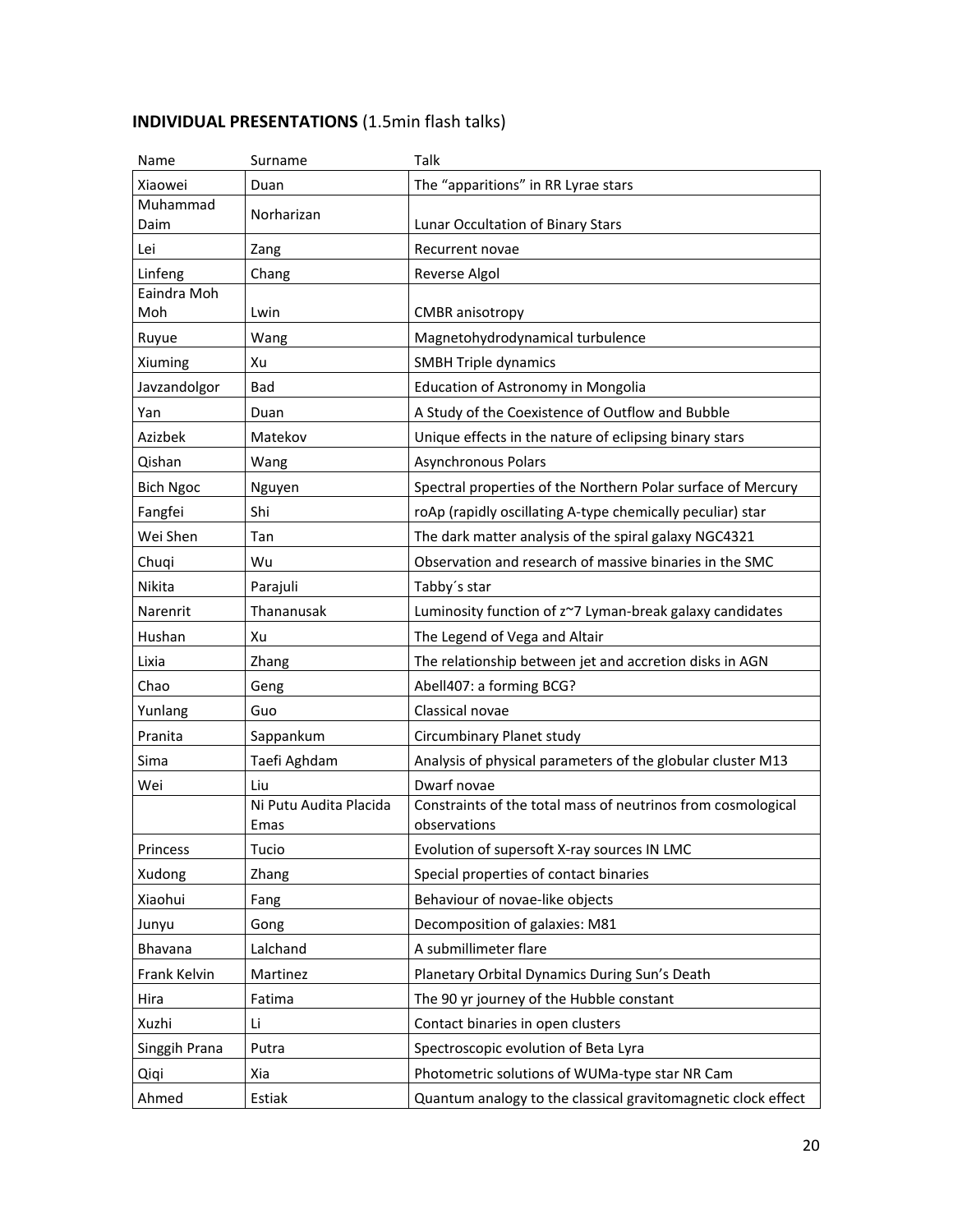| Yani      | Guo   | A brief data processing of EW binary stars                                         |
|-----------|-------|------------------------------------------------------------------------------------|
| l Suruchi | Shahi | Timing analysis of X-ray data from 2003 outbursts of X-ray<br>transient H 1743-322 |
| Zhihua    | Wang  | Eclipse timing variation of Algol systems                                          |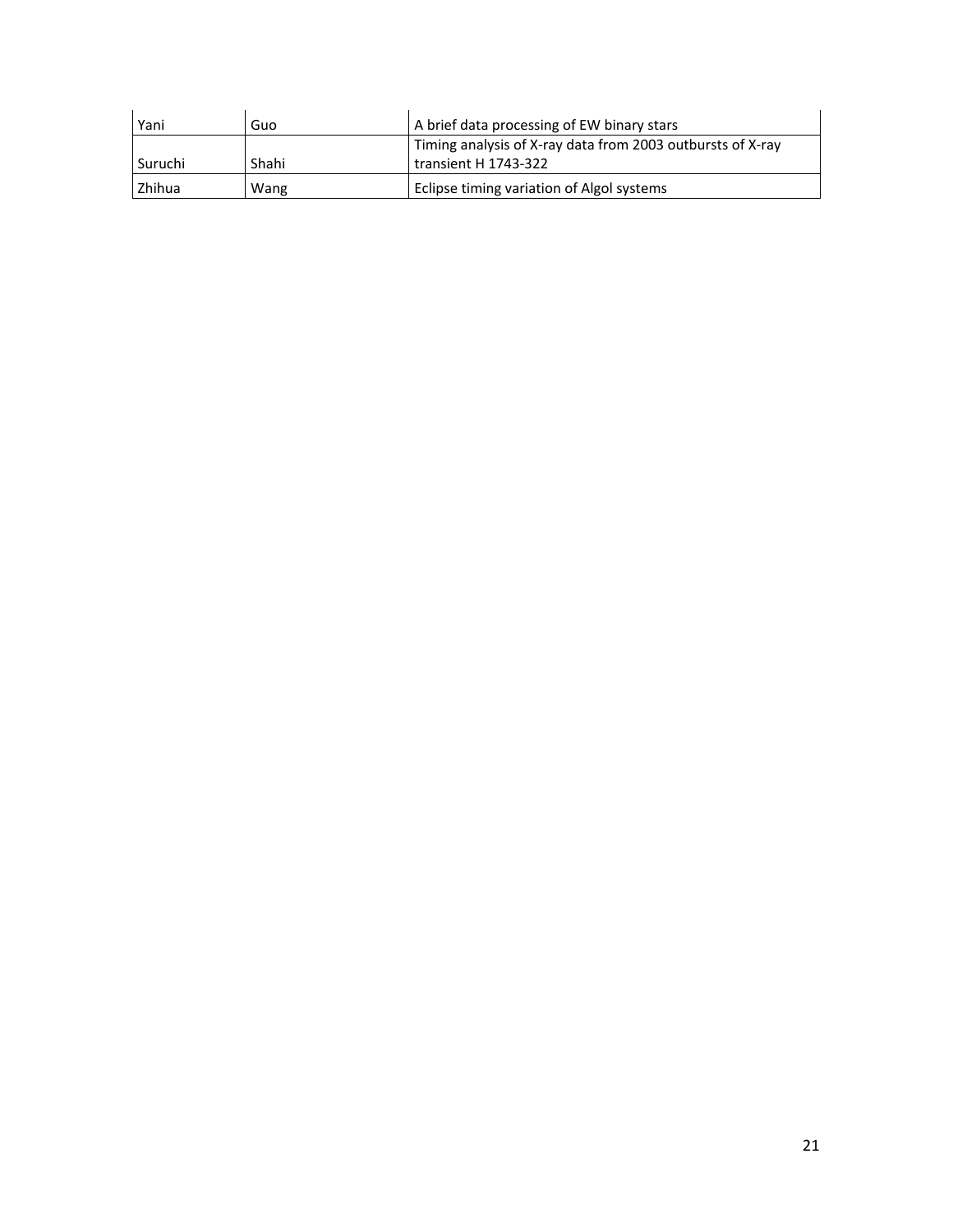## **Appendix D: Students Feedback by Numbers**

This is a direct transcription of the feedback forms filled by the students: 37/39 students filled the form. Some questions were left blank by some students. Some of the students identified themselves. Disclosing their identity in the feedback form was optional.

Any significant correction or addition to their texts is indicated by []

Applications:

| The website told me all I needed to know to | Strongly agree | 29 |              |   |  | Disagree |
|---------------------------------------------|----------------|----|--------------|---|--|----------|
| prepare for the school                      |                |    |              |   |  |          |
| The application form was easy to fill in    | Strongly agree | 19 |              | 8 |  | Disagree |
| I understood well the questions in the      | Strongly agree | 26 | 10           |   |  | Disagree |
| application form                            |                |    |              |   |  |          |
| Applications were efficiently handled and I | Strongly agree | 29 | $\mathbf{r}$ |   |  | Disagree |
| received a prompt reply                     |                |    |              |   |  |          |

Comments

1.20 I think that the application form is quite long with [too] many questions.

1.21 Some questions in the application form are similar (4.1 motivation in question 4 & 7). The website of the 42nd ISYA is very slow to load from other countries. (I.P. addresses).

1.22 Too many questions in application form.

1.37 I like the word limitation part, which makes us think until it is short and only useful information.

Lectures:

|                                                  |                | 5  | 4                        | 3              | $\mathbf{2}$   | 1            |          |
|--------------------------------------------------|----------------|----|--------------------------|----------------|----------------|--------------|----------|
| The "blackboard" lectures were a very useful     | Strongly agree | 29 | $\overline{\mathcal{L}}$ |                | $*1$           | $\mathbf{1}$ | Disagree |
| part of the ISYA training                        |                |    |                          |                |                |              |          |
| The hands-on laboratories were a very useful     | Strongly agree | 22 | 11                       | $\overline{4}$ |                |              | Disagree |
| part of the ISYA training                        |                |    |                          |                |                |              |          |
| The time spent on the lectures/labs was right    | Strongly agree | 16 | 11                       | 7              | $\mathfrak{D}$ |              | Disagree |
| I could follow most of the lectures/labs well    | Strongly agree | 8  | 12                       | 12             | 4              |              | Disagree |
| The lectures/labs were well presented            | Strongly agree | 23 | 11                       | 3              |                |              | Disagree |
| The lecturers responded well to my questions     | Strongly agree | 27 | 9                        |                |                |              | Disagree |
| I have identified in this school material I need | Strongly agree | 22 | 13                       | $\mathfrak{D}$ |                |              | Disagree |
| to study further                                 |                |    |                          |                |                |              |          |
| I found it easy to get on with the lecturers     | Strongly agree | 21 | 8                        | 7              | 1              |              | Disagree |
| The lecture room was comfortable                 | Strongly agree | 24 | 10                       | $\overline{2}$ | 1              |              | Disagree |
| I think there was a good balance of hands-on     | Strongly agree | 23 | 9                        | 5              |                |              | Disagree |
| and seminal lectures                             |                |    |                          |                |                |              |          |
| I found the Career Development, Job hunting,     | Strongly agree | 30 | 6                        | 1              |                |              | Disagree |
| CV/paper writing, Ethics workshops useful        |                |    |                          |                |                |              |          |

Comments:

2.2 Introduce some simulation topic?

2.3 The schedule was too tight. Sometimes it was difficult to understand the last lectures.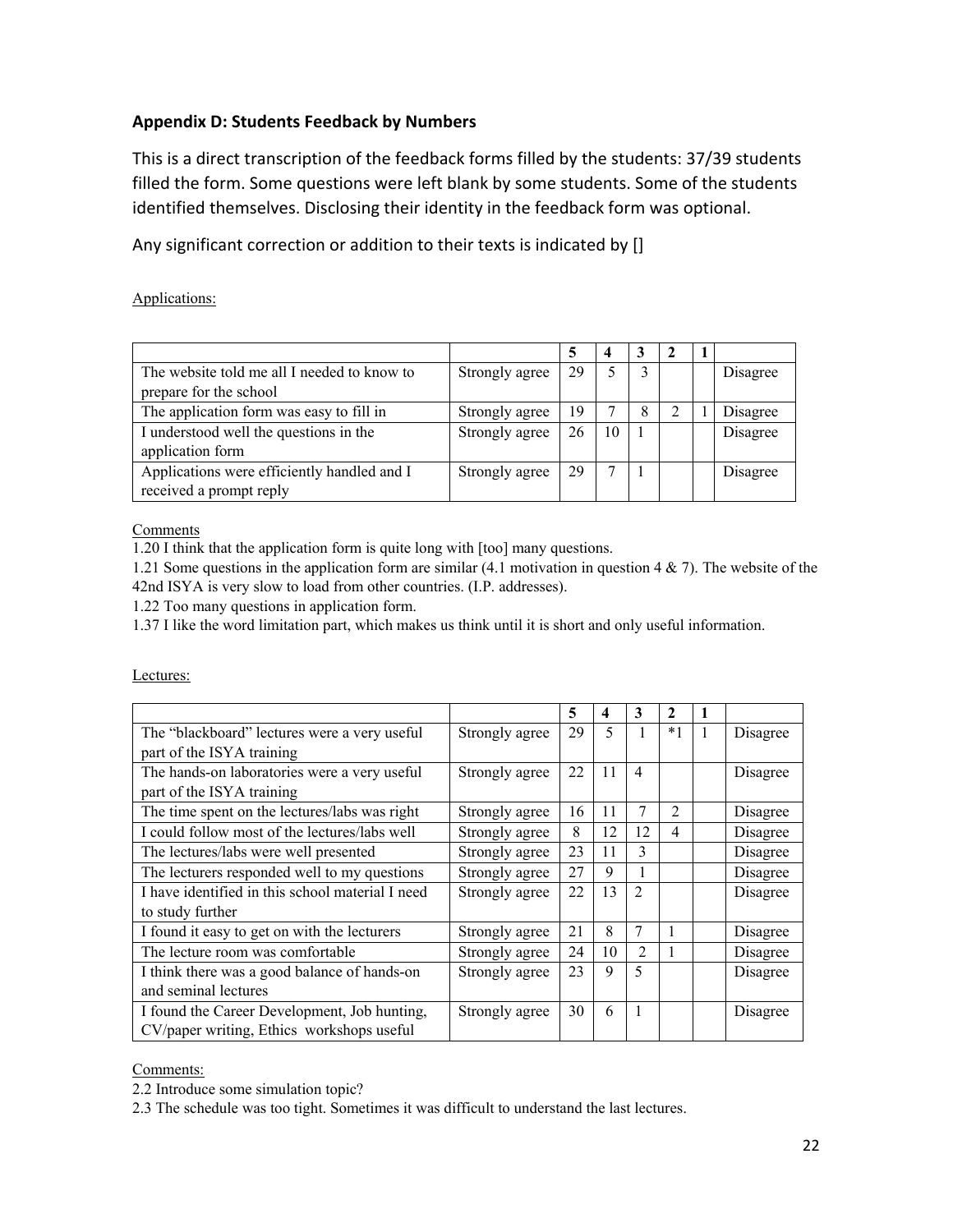2.9 I think lecturers should get the slides before start and should have website to [connect?] the slides because [it] is easy [for the] student to go for slide. For example, some students have WeChat. It is very hard to download and update information.

2.11 I think the schedule was very tight. It was very difficult to absorb everything. Very little time to review things in the hotel room. Sometimes there was some noise outside the YNOs classroom. It was disturbing. 2.20 The internet connection is the most important to astronomical school. And I think it is very slow and hard to communicate because blocking of FB, IG, Twitter, wiki, gmail and Google [crying face attached]. I think the school should provide lecturers´slides before their timetable because we can quickly review the content and easier to follow when the lecturers talking. The school should provide the [debugged] programs because we used a lot of time to fix bugs in IRAF, more than working on the real data. I loved the "blackboard" lectures so so much, I want to understand everything. But the 5:30-7:00PM my brain cannot receive very new material. [Crying face attached]

2.22 \*This student expressed great satisfaction with the lectures otherwise, and we suspect the student refers to a set of lectures that were delivered on the whiteboard rather than on slides, and not to all seminal lectures. 2.23 The schedule is too tense! I cannot focus on the lectures on the last week. One lecture lasts for 1.5 hrs without a break. I cannot focus for so long. Also, sitting for whole day makes me a little stomach ache. Please proved a .tar file of all the slides, if possible.

2.25 The lessons are arranged from morning to night. I think it is a challenge for us. I hope in the future, maybe we can arrange 4 lessons a day, not 5.

2.29 There are too [many] lectures everyday

2.36 I think there is too little time for hands-on

2.37 Personally I like the part: (a) Ewine [came to me concerned] after the class because maybe she found I [did] not understand; (b) "food for thought" part from David Jewitt; (c) Japan PhD scholarship from Yoshida; (d) China scholarship part from Liying; (e) "Impostor syndrome" part from Itziar; (f) "Final thought" part from Xiaohui; (g) "A last word to share" from Aeree; which give us some extra thoughts besides astronomy lectures.

|                                                  |                | 5  | 4  | 3 | 2              |          |
|--------------------------------------------------|----------------|----|----|---|----------------|----------|
| The group project was challenging but I learned  | Strongly agree | 30 | 5  | 2 |                | Disagree |
| about the topic and about working in a group     |                |    |    |   |                |          |
| environment                                      |                |    |    |   |                |          |
| The time spent on projects was right             | Strongly agree | 19 | 11 | 3 | 4              | Disagree |
| The lectures prepared me adequately for the      | Strongly agree | 21 | 13 | 2 |                | Disagree |
| project                                          |                |    |    |   |                |          |
| The computing arrangement was good to make       | Strongly agree | 24 | 9  | 4 |                | Disagree |
| progress                                         |                |    |    |   |                |          |
| The tutoring I got for my project was adequate   | Strongly agree | 22 | 10 | 4 |                | Disagree |
| I found the project supervisors helpful and easy | Strongly agree | 28 |    | 4 |                | Disagree |
| to get on with                                   |                |    |    |   |                |          |
| The observing nights were good training for me   | Strongly agree | 15 | 12 |   | $\mathfrak{D}$ | Disagree |
| It would have liked to have more observing       | Strongly agree | 28 | 5  | 3 |                | Disagree |
| training                                         |                |    |    |   |                |          |

Observations and Project training:

#### Comments:

3.3 The weather was cloudy on the 17&18th October. We went to the observatory but could not observe. I think observations could be arranged again in the second week at Yunnan Observatories. It is indeed [bad] luck that due to the weather we could not observe in Lijiang [either].

3.8 Maybe the weather is a little bad.

3.23 Few observing nights.

3.9 Observations, I think, lecturers should get the data and slide before start presentation. It make more understanding. For program data analysis, lecturer should find easy way to download and install.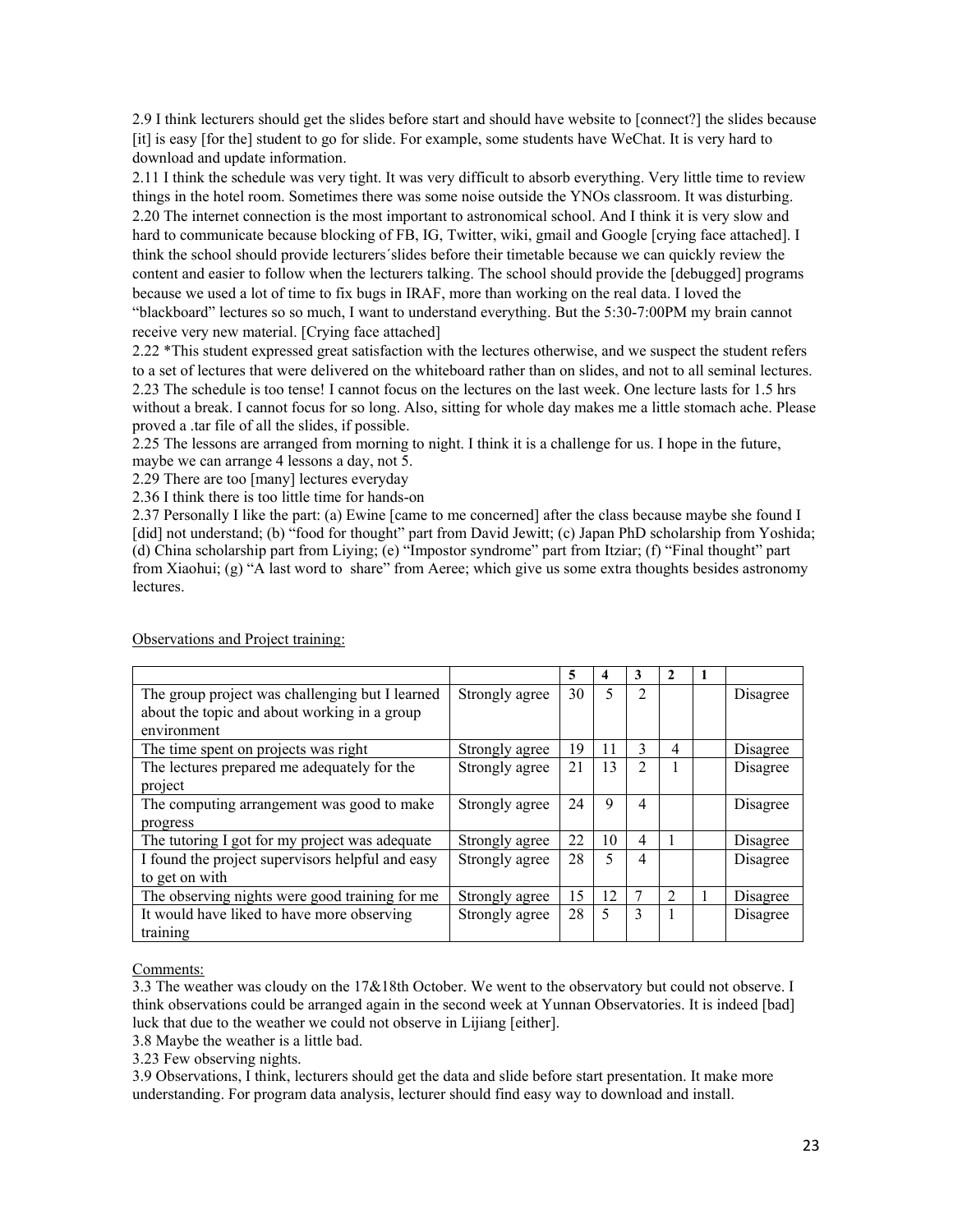3.20 I think that the data of observations could [be] given in the first day of the school. Students could practice sooner.

3.21 We want more time to prepare the observation and presentation. I want to have more time at Lijiang observatory.

3.22 Time to observe was too short. My group only had 30 minutes to observe. Too short compared to other groups. [Note: actually only 4/10 groups managed to observe due to poor weather conditions.

3.37 Thank you for the training, this is the first optical observation and I feel so [much] pleasure.

#### Presentation exercises

|                                                |                |    | 4 |   |  |          |
|------------------------------------------------|----------------|----|---|---|--|----------|
| The individual flash talk presentations were a | Strongly agree | 32 |   |   |  | Disagree |
| good exercise                                  |                |    |   |   |  |          |
| The group presentations were a good exercise   | Strongly agree | 31 |   |   |  | Disagree |
| The time spent on this activity was right      | Strongly agree | 24 |   | 4 |  | Disagree |
| This exercise was well organized               | Strongly agree | 25 | 8 | 2 |  | Disagree |
| I learned some tips on how to make my          | Strongly agree | 30 |   |   |  | Disagree |
| presentations more effective                   |                |    |   |   |  |          |

Comments:

4.18 I hope I can have more time to prepare the presentations.

4.23 Time limit for flash-talks is too short. Please give some advice in advance [Note: a half-an-hour session was devoted to advice on how to prepare flash talks. The student might have missed it].

4.36 I like flask talks. The flash talk presentation is a good exercise.

4.27 The flash talk is a very new and fresh challenge for me. I enjoyed it very much!

Accommodation:

|                                                  |                | 5  | 4              | 3                           |                |          |
|--------------------------------------------------|----------------|----|----------------|-----------------------------|----------------|----------|
| Transportation from my home town to the          | Strongly agree | 34 | $\mathfrak{D}$ |                             |                | Disagree |
| school was efficiently done                      |                |    |                |                             |                |          |
| Transportation from the hotel to the observatory | Strongly agree | 32 | 5              |                             |                | Disagree |
| was efficiently done                             |                |    |                |                             |                |          |
| The rooms were good                              | Strongly agree | 32 | 4              |                             |                | Disagree |
| Breakfasts were good                             | Strongly agree | 30 | 4              |                             | $\mathfrak{D}$ | Disagree |
| Take-away lunches were good                      | Strongly agree | 21 |                |                             |                | Disagree |
| Hotel lunch/dinners were good                    | Strongly agree | 25 |                | 4                           |                | Disagree |
| The organizational support was good              | Strongly agree | 33 | 4              |                             |                | Disagree |
| Generally, the living infrastructure for ISYA    | Strongly agree | 33 | 3              |                             |                | Disagree |
| was good                                         |                |    |                |                             |                |          |
| YNOs/Kunming was a good place to hold this       | Strongly agree | 31 | 3              | $\mathcal{D}_{\mathcal{L}}$ |                | Disagree |
| <b>ISYA</b>                                      |                |    |                |                             |                |          |

#### Comments:

5.4 Except for the limited internet access, YNOs/Kunming is perfect!

5.7 In my opinion YNOs and Kunming is the best place for this school. Thank you local organizers from YNOs. You considered everything for us. Thank you.

5.9 It is difficult to find the store (small). Sometimes, I want to buy something.

5.20 However, I think the takeaway lunches were too much for me.

5.21 I don´t like the take-away lunch. It generated many plastic and food wastes. Astronomers have to [have a] concert [for] the environment. Chinese food contains numerous oils, it makes many gases in my stomach and my digestion stops [Crying face]. I love China but the place that cannot use many social network and slow internet connection made us to transfer the file and communication for foreigners.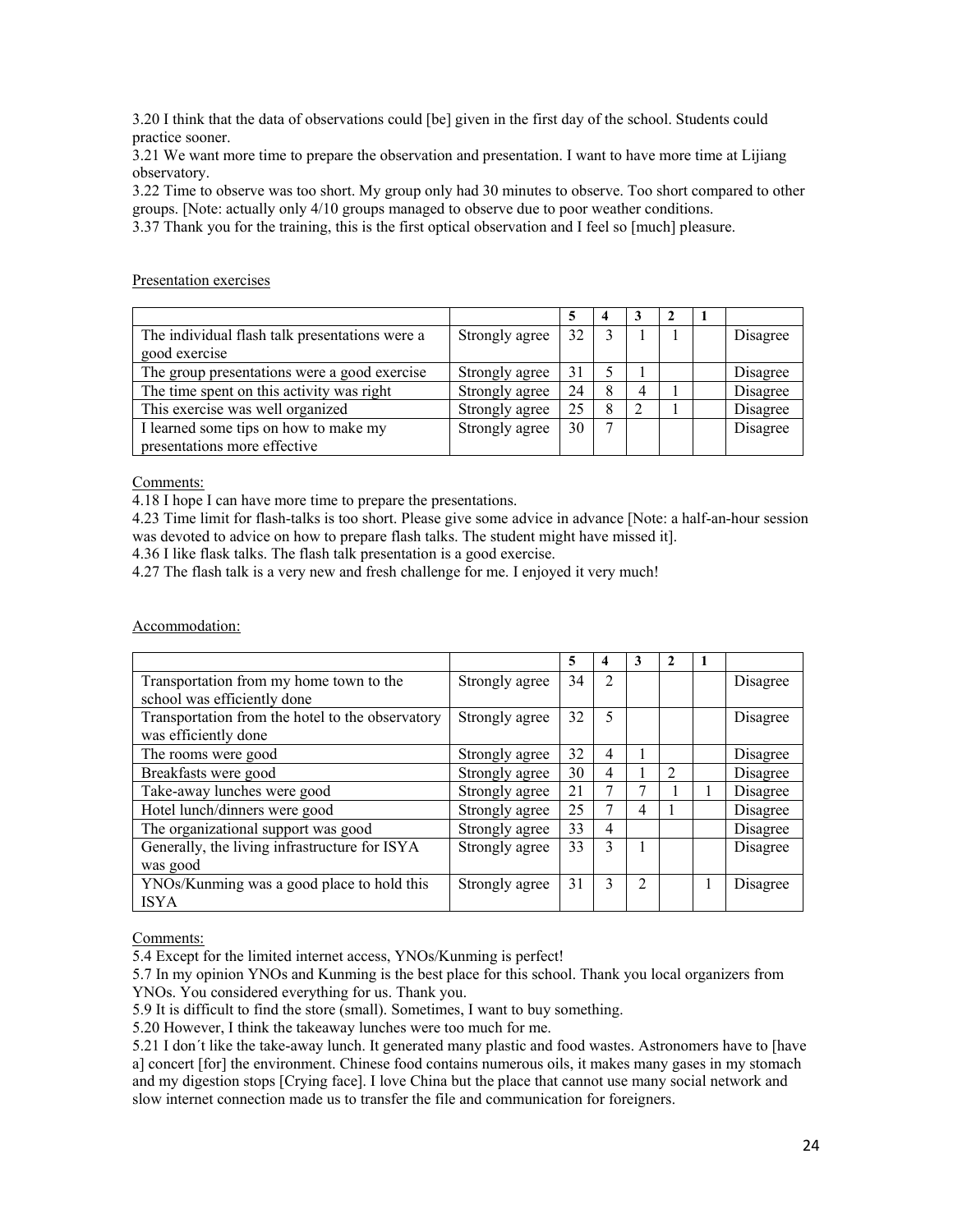5.22 I will miss YNOs! Good place to study! [Note: a foreign student].

5.23 Thanks LOC for preparing both spicy and non-spicy food, and for everything that you did.

5.37 Thank you for the arrangement, especially to Yunnan Observatory students, [who] accompanied us for every help we need.

Cultural tours and Leisure time:

|                                                                    |                | 5  | 4 | 3              |   |   |          |
|--------------------------------------------------------------------|----------------|----|---|----------------|---|---|----------|
| There was enough leisure time in this school                       | Strongly agree | 11 | h | 10             | 4 | 6 | Disagree |
| Having a free morning on Saturday 19th was<br>good                 | Strongly agree | 31 | 4 |                |   |   | Disagree |
| The Saturday 19th Golden Temple tour was<br>good                   | Strongly agree | 27 |   | 3              |   |   | Disagree |
| The Sunday 20th excursion to the Nationalities<br>Village was good | Strongly agree | 31 | 4 | $\mathfrak{D}$ |   |   | Disagree |
| The weekend excursion and free time in Lijiang<br>was good         | Strongly agree | 31 | 3 | 2              |   |   | Disagree |
| Generally, this part of the ISYA was good                          | Strongly agree | 32 | 5 |                |   |   | Disagree |
|                                                                    |                |    |   |                |   |   |          |

#### Comments:

6.3 It would be great if there would be some leisure time every evening.

6.7 I just want to [say] all of they are fantastic. I really liked it.

6.8 On weekend I need more time to take a rest and exercise.

6.11 Cultural tours were very good

6.18 The school time is too long to review what we have learned

6.21 I want more time relaxing. It is very good because it is the time that we can communicate with new friends. I prefer natural places, and Kumning has various places, more than artificial places. I love Lijiang so so much [that] I want to come back. I want more time in Lijiang  $\circledcirc$ .

6.22 I need more "me" time. It is important for introverts.

6.23 [Little] leisure time on weekends.

6.37 Thank you for the planning. Lijiang is very beautiful.

| The future |
|------------|
|------------|

|                                                                                 |                | 5  | 4              | 3             | $\mathfrak{D}$ |                |          |
|---------------------------------------------------------------------------------|----------------|----|----------------|---------------|----------------|----------------|----------|
| I developed an international network as a result<br>of this ISYA                | Strongly agree | 28 | 6              | 3             |                |                | Disagree |
| The ISYA helped me to better identify and<br>understand my research interests   | Strongly agree | 26 | 9              | $\mathcal{L}$ |                |                | Disagree |
| The ISYA encouraged me to strengthen my<br>research in astronomy                | Strongly agree | 30 | 5              | 2             |                |                | Disagree |
| Through the ISYA I acquired a broader view on<br>the research done in astronomy | Strongly agree | 34 | 3              |               |                |                | Disagree |
| I have benefited significantly from attending<br>this ISYA                      | Strongly agree | 34 | $\mathfrak{D}$ |               |                |                | Disagree |
| I would recommend fellow students to apply to<br>the next ISYA in the region    | Strongly agree | 34 | $\mathcal{L}$  |               |                | $\mathsf{I}^*$ | Disagree |
|                                                                                 |                |    |                |               |                |                |          |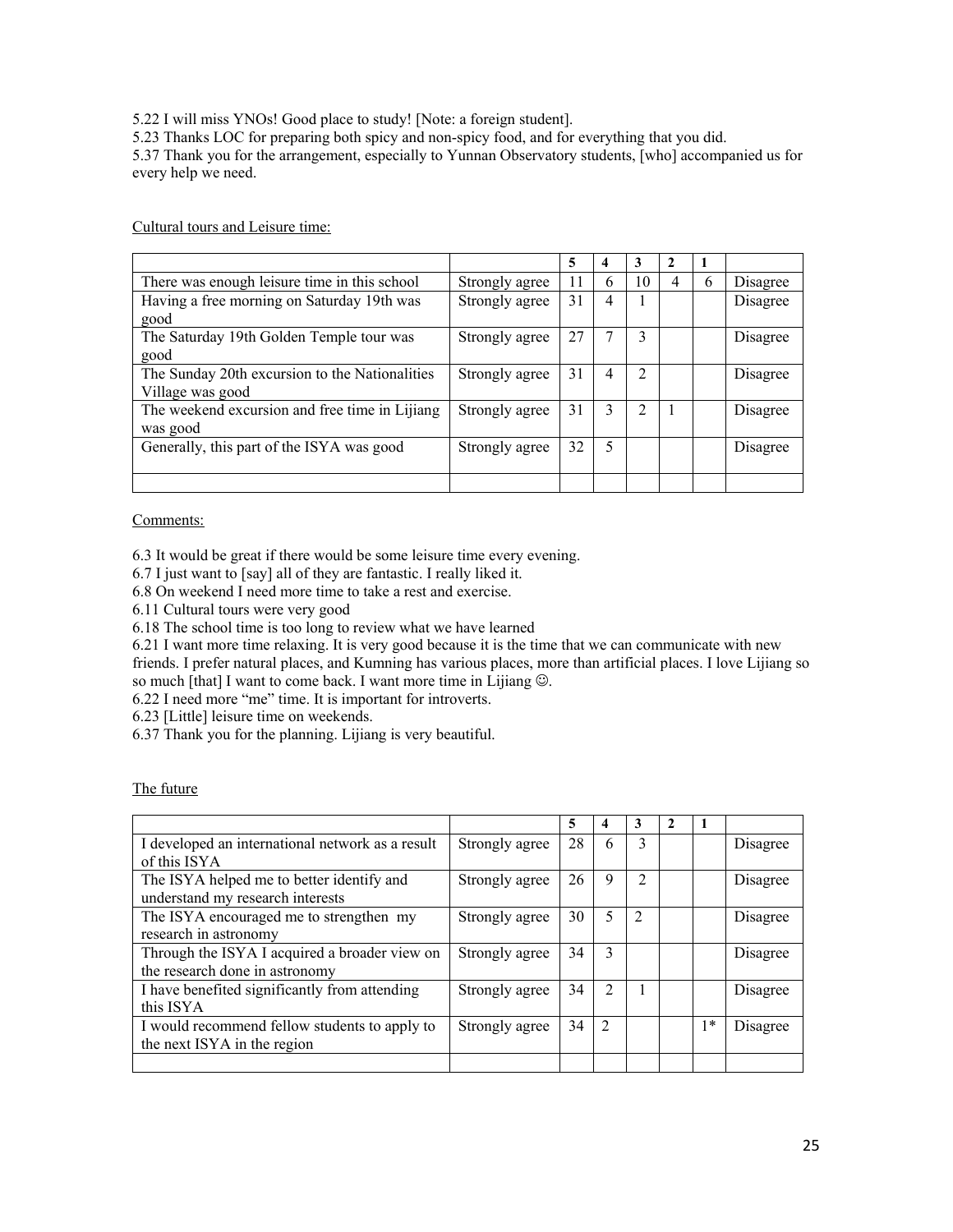Comments:

7.3 It would be great if we can get the recordings of all lectures

7.8 I really like this school very much. I listen to many lecturers. I have a motivation.

7.11 I am interested now in theoretical astrophysics.

7.17 I think this program is very nice and very effective

7.21 I love the gender equality. It is chiefly important to society.

7.32 (\*) [This student marked all other questions in 7 as 5, and in general all questions in other sections in the 5-3 range, except for 6.1, regarding the amount of free time, that was marked as 1]

If you have any other comments, please put them here:

8.4 Thank you for the wonderful experience. Thank you for your hard work  $\odot$ 

8.7 I am really happy I could participate in this very nice and very helpful school. Everything and everyone [belonging] to this school gave me a lot of motivations and encouragements. I believe that we will collaborate in the future in astronomy. Thank you IAU, all excellent lecturers, Itziar, David Mota, also YNOs group. This school left me truly nice memories. I am wishing to all of you successful work, healthy body, peaceful mind and soul.

8.8 Thank you all the lecturers. I love many of you. You helped me to understand many things and encourage me to strengthen my research, and give more chances for us to do the presentations, and we acquired big progress during this time. At last, I want to thank the LOC, thank you very much.

8.10 This training workshop is one of the best training I attended  $\odot$ 

8.11 I think it would be better if you keep the last day free for the future students. Because the schedule is tight and students always search for time to go outside together for a walk, eating something or shopping. It drains their energy and time. Thus affects the next day´s lecture. If students know for sure that they have a last day for enjoying and get together, thus tendency may reduce.

8.19 Add some activities with students and group members, it should be better!

8.21 Thank you LOC, you took care of us very well. Thank you for everything. Thank you [to] every lecturer.

I got [much] motivation in my astronomy career. I truly appreciate [heart].

8.25 Thanks a lot!  $\circledcirc$ 

8.37 Thank you for all the lecturing teaching time and effort.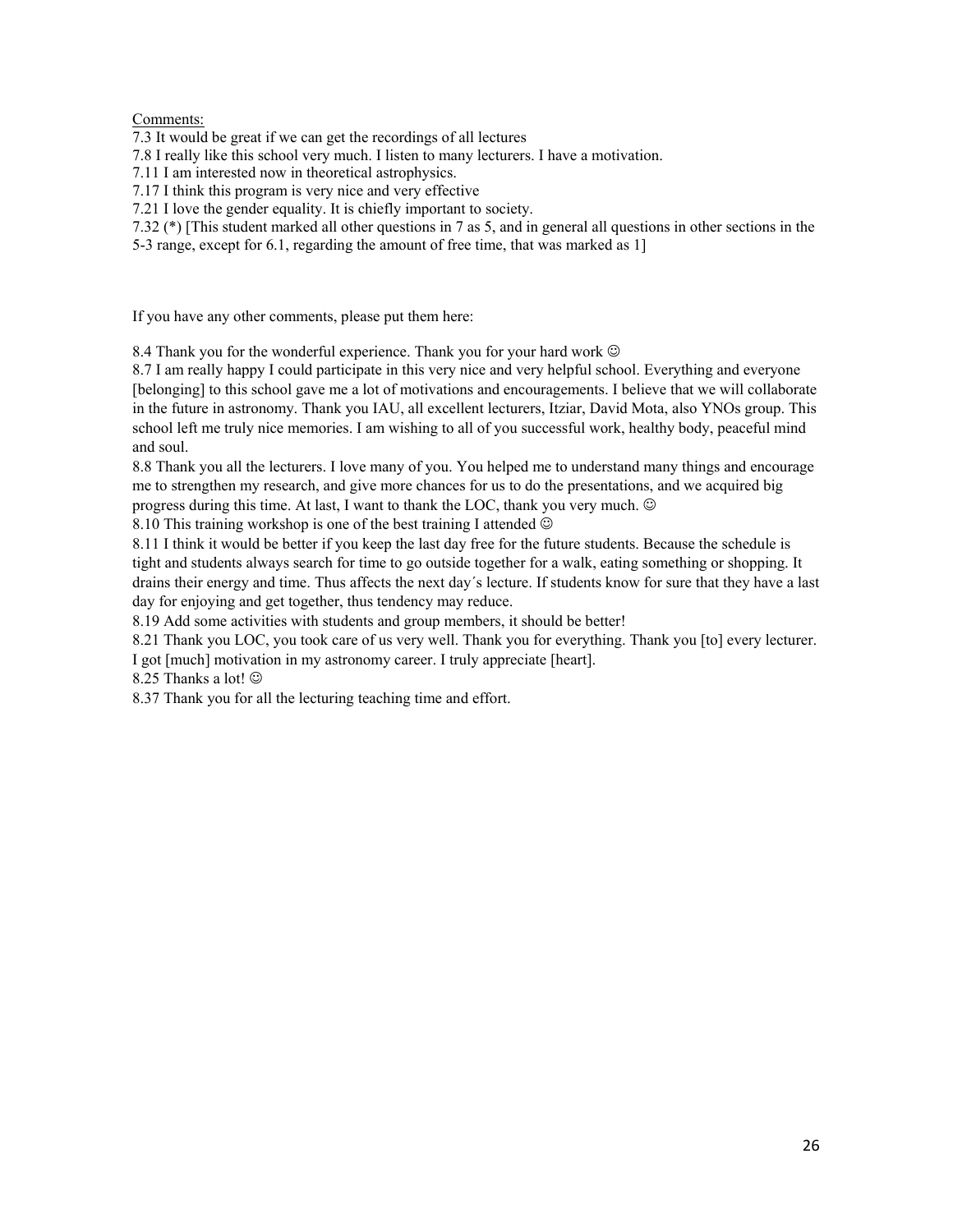### **Appendix E: Lecturers´ Feedback by Numbers**

This is a direct transcription of the feedback forms filled by the lecturers. Any modification or notes by directors are marked by []

12/13 lecturers (we excluded school directors) filled the form.

#### **ORGANIZATION BEFORE THE SCHOOL**

| The website/emails told me all I needed to     | Strongly agree | 4  |  |  | Disagree |
|------------------------------------------------|----------------|----|--|--|----------|
| know on how to prepare my lecture course       |                |    |  |  |          |
| The website/emails told me all I needed to     | Strongly agree | 10 |  |  | Disagree |
| know to go and come back from the school       |                |    |  |  |          |
| Communication with ISYA program directors      | Strongly agree | 12 |  |  | Disagree |
| was efficient and they replied to my queries   |                |    |  |  |          |
| timely                                         |                |    |  |  |          |
| The planning of my trip to/from the school was | Strongly agree | 5  |  |  | Disagree |
| easily done through the IAU Office             |                |    |  |  |          |

#### Comments:

- Labs and hands-on activities can be very limited by time and resources (computers and software). In addition (and more seriously), it is hard to imagine the level of students before actually interacting with them. Describing how to prepare the lab in the website/emails seems to be almost impossible as all of these may vary every time. Instead, a short survey designed by a lecturer for students might be helpful for the preparation. For instance, the lecture can ask students specifically about the experience with the data (in any wavelength). The organizers may ask the lecturer if he/she is interested in this opportunity, and if so, the lecturer can prepare a short list of questionnaires in advance, and as soon as the student selection is done, the organizers can toss the list to the students. Even if the response rate is not 100% and the statistics comes out in the last minute (like a week before the first lecture), it might be still helpful for the lecturer to prepare the lab and hence for the best experience of the students.
- The meeting website was not properly updated: several of the links were unfilled when I last checked a day before getting on the airplane [note: lecturer marking A.2 as 2]. The IAU office asked me to book the ticket myself, which I did, to save money [note: lecturer marking A.4 as 1] .
- I received travel support from the Chinese Academy of Sciences. The reimbursement was done smoothly and efficiently [note: lecturer not marking A.4].
- Local lecturers could manage their trip by themselves, which can be handled through local organizers.
- Because of the diversity of the students (their education level, interest, experience etc), it is not easy to prepare lecture materials appropriately. But this is not an organizational problem. My mark in the above just reflects this fact/difficulty [note: lecturer marking A.1 as 3].
- The only problem that I encountered was Itziar's email to my University email address kept on getting bounced, so she had to send again to my gmail account. I don't know if this happens to other people as well. Otherwise, I thought the communication and organization before the school were excellent.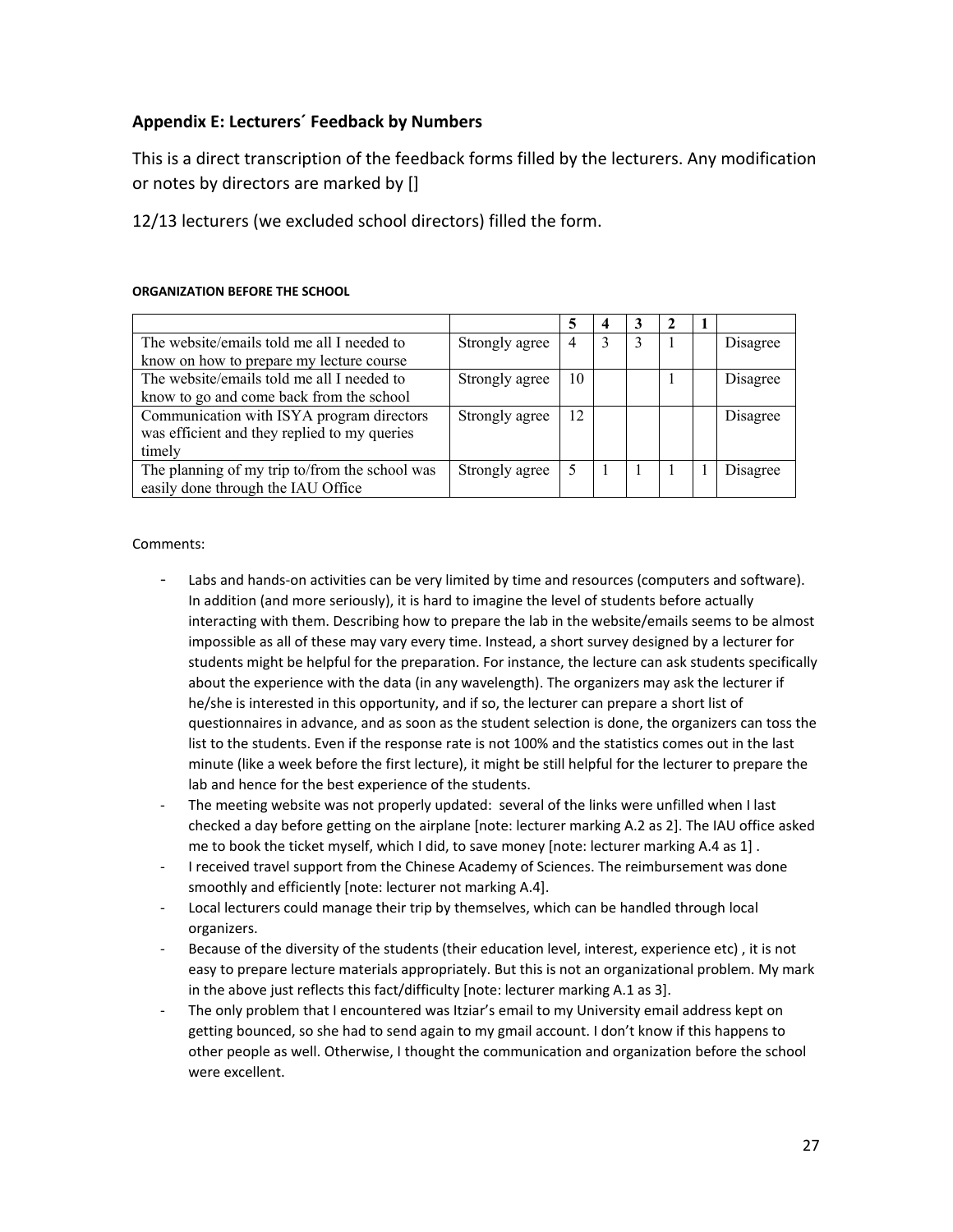The air tickets quoted by the IAU agent in Paris were nearly twice as expensive as what I was seeing on Indian travel websites. After several email exchanges with Rosaria, we both agreed that I should buy the tickets and get them reimbursed. It would have saved all of us time if this ticketing process were simpler.

|                                                  |                | 5  | 4              | 3              | $\overline{2}$ | 1 |          |
|--------------------------------------------------|----------------|----|----------------|----------------|----------------|---|----------|
| The school infrastructure was appropriate for    | Strongly agree | 7  | $\mathfrak{D}$ |                |                | 1 | Disagree |
| me to lecture efficiently                        |                |    |                |                |                |   |          |
| The lecturing time I requested was awarded by    | Strongly agree | 11 | $\mathbf{1}$   |                |                |   | Disagree |
| the school                                       |                |    |                |                |                |   |          |
| I found the students could follow my lectures at | Strongly agree | 4  | 4              | $\mathfrak{D}$ |                | 1 | Disagree |
| a reasonable pace                                |                |    |                |                |                |   |          |
| The background of the students was too diverse   | Strongly agree | 5  | 4              | 1              | $\mathfrak{D}$ |   | Disagree |
| for the lectures to reach them all at some level |                |    |                |                |                |   |          |
| On hindsight, I would have needed more time /    | Strongly agree | 6  | $\mathbf{1}$   | $\mathcal{E}$  | $\mathbf{1}$   | 1 | Disagree |
| another arrangement to lecture my topic          |                |    |                |                |                |   |          |
| efficiently                                      |                |    |                |                |                |   |          |
| I believe my lecture course helped the students  | Strongly agree | 7  | 3              | $\mathfrak{D}$ |                |   | Disagree |
| in advancing their graduate studies and will     |                |    |                |                |                |   |          |
| make them stronger candidates for any other      |                |    |                |                |                |   |          |
| graduate school they apply to.                   |                |    |                |                |                |   |          |
| I believe my course was well related to the rest | Strongly agree | 10 |                | $\mathfrak{D}$ |                |   | Disagree |
| of the courses at the school.                    |                |    |                |                |                |   |          |
| Generally, the ISYA environment was good and     | Strongly agree | 9  | $\mathfrak{D}$ | 1              |                |   | Disagree |
| productive.                                      |                |    |                |                |                |   |          |
| I am willing to maintain contact and mentor      | Strongly agree | 9  |                | 3              |                |   | Disagree |
| some of the students I met at the school         |                |    |                |                |                |   |          |
| I believe my time and effort was worth it, and I | Strongly agree | 8  | 1              | $\mathfrak{D}$ |                |   | Disagree |
| promoted the education of the students           |                |    |                |                |                |   |          |
| attending.                                       |                |    |                |                |                |   |          |
|                                                  |                |    |                |                |                |   |          |

#### **A) LECTURES/STUDENTS AT THE SCHOOL**

Comments:

- The students who talked to me were all extremely nice people. They had a very wide range of background preparation from "not good" to "very strong" (but only in narrow areas). Many had obviously no knowledge of [XXX]. In this sense, everything I talked about was new to them, so I guess that's horizon-expanding, which is what you want. I could have talked much more but maybe 5 lectures is about right, to maintain breadth of field in a 3 week [school].
- The School has been well organized. I enjoyed my participation. Thank you for the opportunity. I was very touched to see students from different countries and cultures to work and live together nicely. By all means get me involved should such opportunities arise in the future. While it is good to keep the students busy, perhaps we fill their schedule with discussions, projects, and exercises, instead of many lectures. I would have still reduced the load of my lectures.
- If I can know better of our students (not only their degree, but also their research experience, interests etc.; sometimes a paragraph should be OK), I can have more sense how to prepare for my lab. courses more efficiently. I assume they are all beginners. I did change a little bit of my lab. courses when I have one/two classes.
- Under ideal circumstances, the lecture contents and materials could be made optimal by consulting other lecturers/organizers and by knowing the students' background. I attempted to do so, to some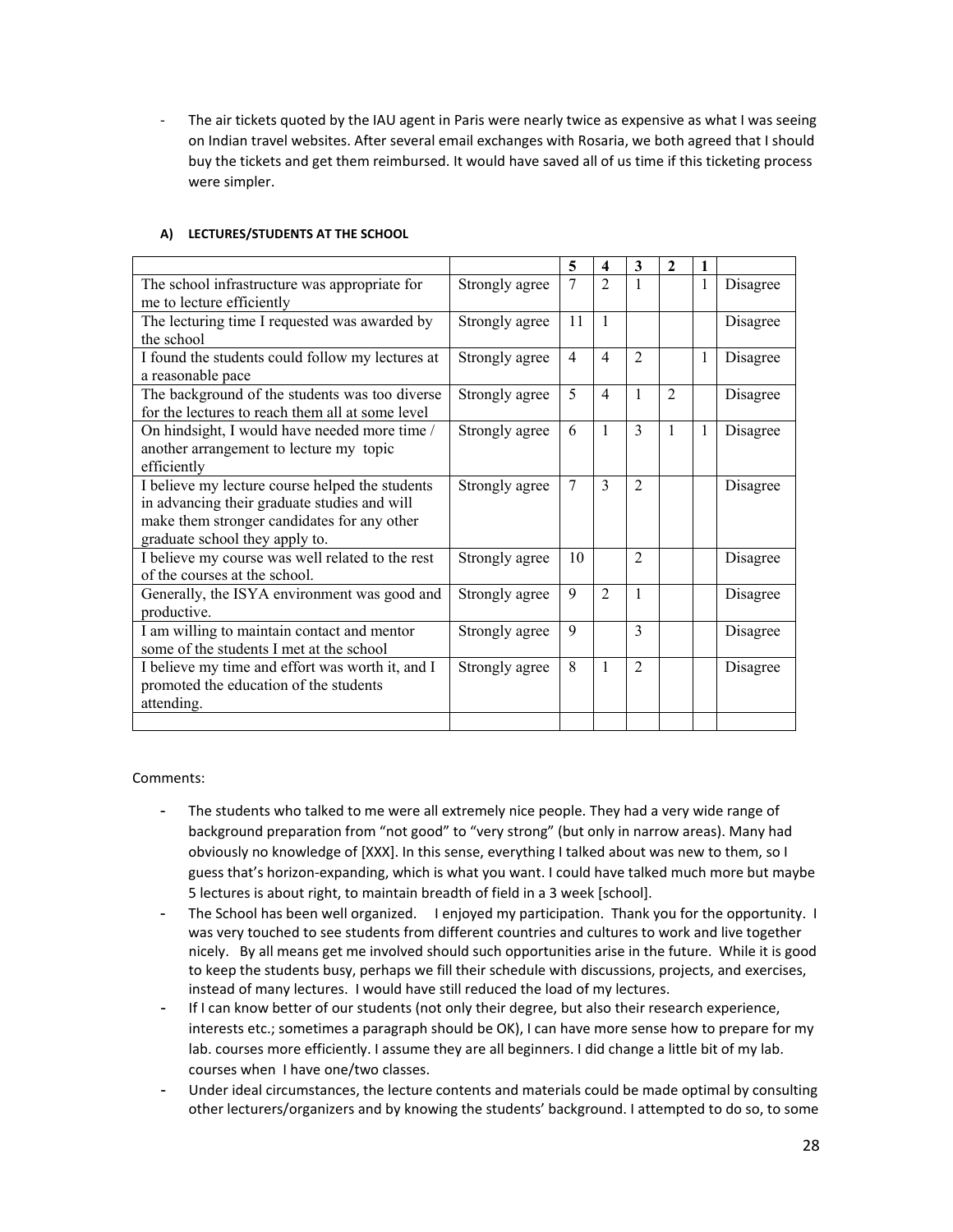extent, but in practice, the diversity of the students experience level and their background make make it virtually impossible to tailor the materials to all the students. It might be an idea to make full use of the lecture hour (90min this time) so that a part of it is for very basic materials (for everyone) but the last ~20min or so is advanced materials for grad students/postdocs etc.

- For normal lectures, the environment was sufficiently good whereas it was not necessarily for labs. Grouping of students was optimized for their interaction of mostly outside the lecture room, not necessarily for the lab activity. I wonder if some rearrangement could have been done for labs based on the resources and the experience of students. Also, for the lab instructors, bringing a TA to the school who can run around together with the lecturer, helping students during the activity may be extremely helpful. The number of students is a bit high for one person to cover the handson activity. In addition, it was helpful to have some overlaps in the contents across different lectures, but sharing the materials among lecturers in advance could have been even more helpful to use the overlapping content effectively. This experience was totally worth to me, but I am not sure if it was also worth to the students. [Note: the groups were design to balance academic levels, gender and geographical precedence. This was valuable for most hands-on labs].
- While the background of the students is diverse, I do believe that all students are able to get something useful out of my (and others') lectures, as long as we are able to connect to both current research topics and the basic physics picture. I love the students (and of course they reminded me myself almost three decades ago), and I am impressed by the level of questions and interactions both during and after classes.
- I was expecting to have a computer lab ready with the software I had specified installed. Unfortunately, there were no arrangements for such computers. This would not have been much of a problem since most of the students were carrying laptops. Unfortunately, there was a problem that I had not anticipated. Several astronomy websites serving data from the virtual observatory (the topic of my course) were extremely slow. I suspect that this was due to packet sniffing and filtering by the Chinese firewall. This required significant last minute alteration to my course contents. I am not sure how far this was successful.

#### **C) INFRASTRUCTURE**

|                                               |                |    |   | 3 |  |          |
|-----------------------------------------------|----------------|----|---|---|--|----------|
| The transportation from airport to school was | Strongly agree | 12 |   |   |  | Disagree |
| efficiently done                              |                |    |   |   |  |          |
| The hotel rooms were good                     | Strongly agree | 11 |   |   |  | Disagree |
| The meals were good                           | Strongly agree | q  | ↑ |   |  | Disagree |
| The local organizational support was good     | Strongly agree | 10 |   |   |  | Disagree |
| YNOs was a good location to carry out the     | Strongly agree | 10 |   |   |  | Disagree |
| <b>ISYA</b>                                   |                |    |   |   |  |          |
| The selected city was a good location for the | Strongly agree | 11 |   |   |  | Disagree |
| school                                        |                |    |   |   |  |          |

Comments:

- Hard to see how you could find a better ISYA host than this one. Awesome! 2 Gold Stars for Team Shengbang.
- Yunnan is a good place to host the School with authentic cultural touch. Students perhaps got more impressions of Lijiang than Kunming, simply because they had some spare time to explore the city, but did not have such a chance in Kunming. I am glad to see that the students and lectures are well geographically and gender balanced.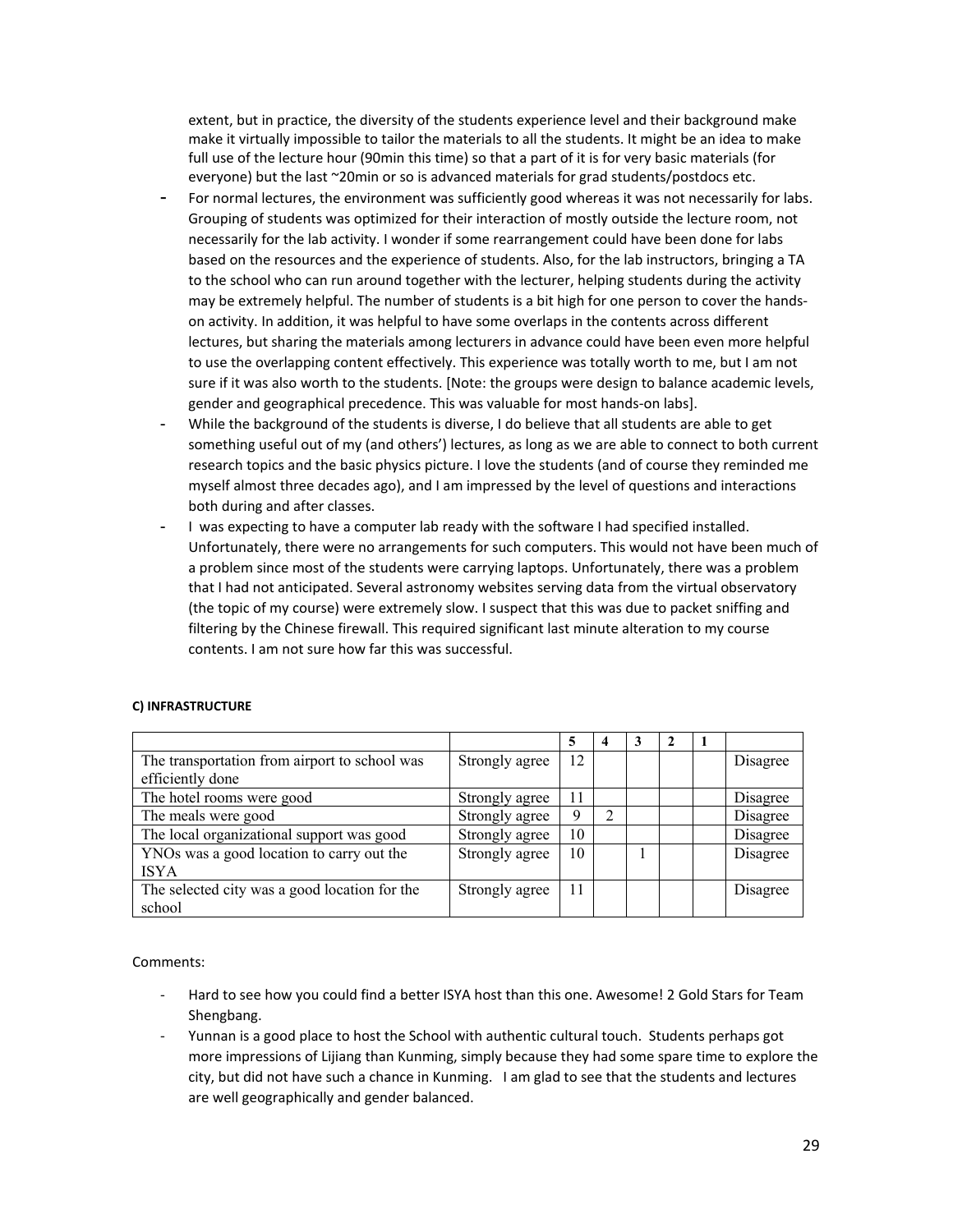- I enjoyed a lot during my stay. Thanks a lot for the local organizers, who were so nice and considerate. Yunnan is a very beautiful place with different peoples.
- I thank here again the organizers and LOCs for their hospitality. I was almost spoiled as a lecturer at ISYA.
- The best LOC I have ever seen! I felt the LOC truly cared about each one of us. Their service didn't seem superficial or pretentious. I could feel their care from the bottom of my heart. I really appreciated! If I may comment though, a big wall clock in the lecture room and some working space in the hotel might have been good. Also, I did not enjoy the noise from the construction [at YNOs. Note: lecturer marked C.5 as 3]. I wonder if there was any way to coordinate with the people in the other divisions.
- The hosts went above and beyond in their efforts. Everything went smoothly. I only wish that we could trouble them less (e.g., I am happy to take the bus with the students to the school, or take the airport bus to airport), but I really appreciate what they did.
- The quality of the host infrastructure in all aspects other than the computer network speeds mentioned in the previous comment were absolutely world class. The LOC went out of their way to make sure that the lecturers were well taken care of. Their attention to detail and punctuality in all activities will be something others will find difficult to emulate. I was a bit apprehensive about food since I am a vegetarian. I was delighted to find that there was a wide and tasty choice of options even for me. The LOC made special arrangements during lunch and breakfast and dinner at the hotel were great too.

#### General Comments:

- It would be nice if the local internet were faster or more local computer facilities can be offered.
- I like the breadth of the lecture contents and actually wish our junior students would be able to attend to. Other schools in astronomy are more oriented to specific topics (such as GW), but those like ISYA would be also effective to undergrad students from Europe, US, Japan etc. Overall I found the ISYA activity is an excellent one!
- The course is very tight which is good for students learning more. However, the students spend most of their time in the classroom. I suggest maybe next time thinking about leave some time for sports, for example, in China, we can organize students to play table tennis.
- Probably would be good to have a few Q&A Only sessions maybe one per lecturer, so that freeform, longer questions could arise and be addressed. The average level of the lectures in Week 1 was too high. The second week is starting better, but I have to leave before the end of the week. The students are most excited about using a telescope. I saw 2 of them jumping up and down with childlike excitement at the prospect of seeing a telescope. I should have provided reading material with each lecture but didn't. Maybe this was suggested in the notes, but I didn't notice. I can do it retroactively when I get home, but that's a bit late. This was my main failing. Perhaps lecturers could be "required" to provide pre-reading material? [Note: the lecturers sent reading material to the directors, and these distributed the references to the students].
- This school is a great opportunity for students, I could tell. I admire all the effort made by the organizers. I hope this spirit lasts for long! Lastly, some names came to my mind during the school, i.e. people who would be very well suited to this kind of environment [names omitted].
- I suggested an increase in the budget to increase the number of foreign students, especially the students from underdeveloped countries. Because some students really want to study, it is sad to let down their desires to study.
- I thank the organizers for inviting me to lecture at ISYA 42. It was overall a very interesting experience, although I have negative feelings about a few things. So, after considerable hesitation, I decided to write down my frank opinion in detail.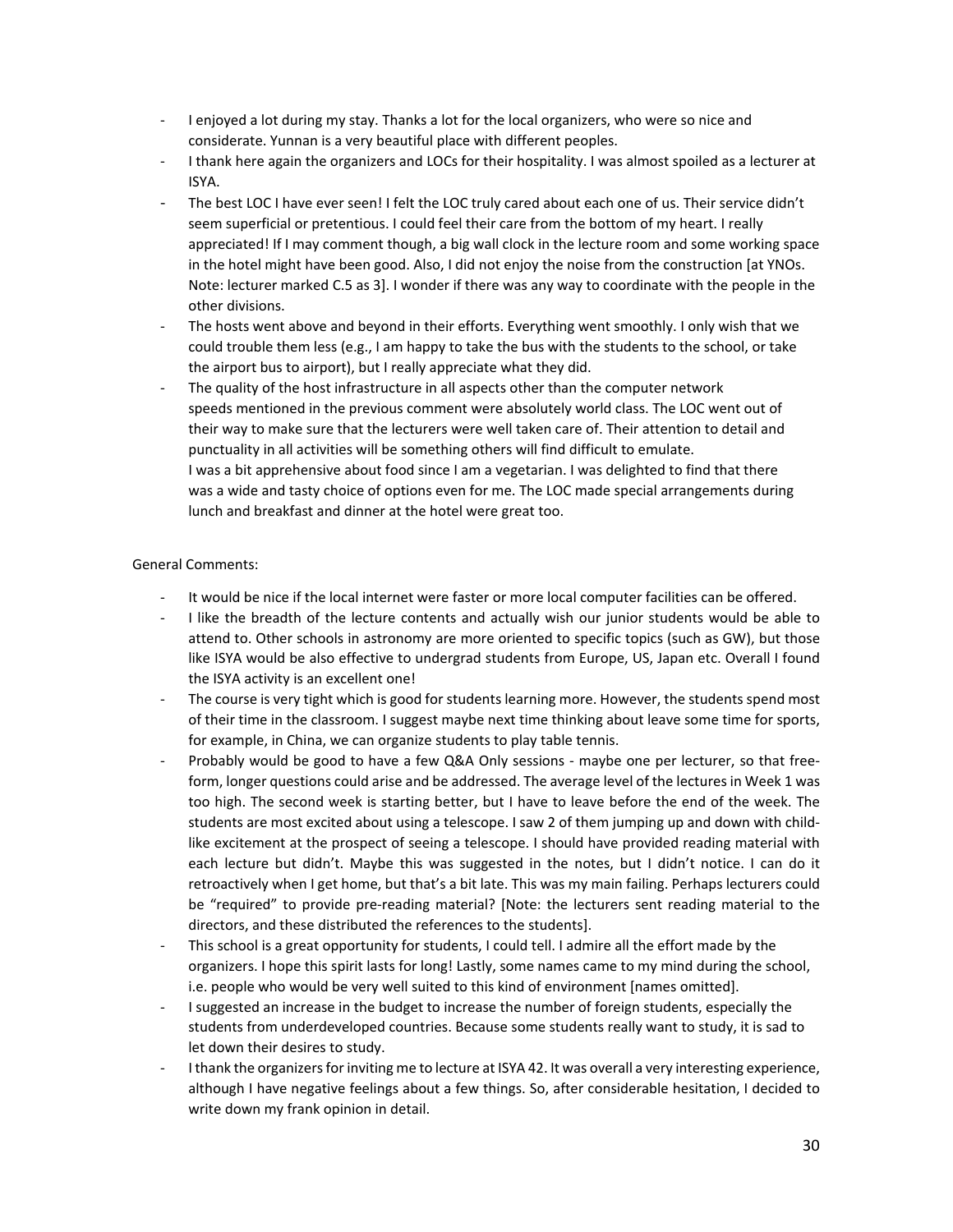Let me first begin with the positive things. Since I am an astrophysicist who decided to return from the US to [XXX] at a time when [XXX] still did not have a strong base in astrophysics and I had worked to build up an astrophysics community in [XXX], I really appreciate that IAU is organizing such Schools to help students in the parts of the world which still lack strong traditions in astrophysics research. The IAU President herself delivering several lectures at this School certainly conveyed a strong message that IAU considers the ISYA Schools very important. It was certainly a privilege for me to meet the several distinguished astrophysicists who came from around the world to lecture at this School. Itziar Aretxaga as Director of ISYA managed the School extremely well. The local organizers did their works almost flawlessly. I know that Chinese people are very hospitable. However, even by Chinese standards, the kind of hospitality we received from the local hosts – Qian Shengbang and Liying Zhu – was overwhelming. I do not know how to express my feelings about this wonderful hospitality! The only complain I have about local organizations is that the board in the lecture room was inadequate and, in addition, the lower half of the board was not at all visible from the last row of the lecture room. But then this is something which nowadays happens in many such Schools. I probably belong to that vanishing tribe of old-fashioned professors who like to develop basic concepts on a board!

I spent quite a lot of time talking to the students. They are a charming and likable bunch of kids. It was a unique experience to meet students from such countries as Mongolia, Uzbekistan, Thailand, Philippines, Malaysia, Indonesia, Bangladesh, Pakistan, Nepal, Iran. Although some of these countries are my neighbouring countries, I rarely have opportunities of meeting citizens of these countries. I understand that there were very large number of applications from India, but students from countries like India, Japan and South Korea were not selected on the ground that these countries already have good graduate programmes in astrophysics and IAU should spend its limited resources helping students from more isolated countries. [Note from ISYA directors: this perception is incorrect, two Indian students were invited to the school, and there were no applications from South Korea nor from Japan, see pages 3-4]. It was a pleasure talking with the students about their countries and cultures, and I really enjoyed that. Most of the students are very interesting and warm-hearted human beings. But, as soon as they tried to discuss science with me, I was almost horrified by their weak academic standards. Several of them told me that, after listening to my lectures, they are interested in taking up research careers in [XXX] and asked me about possible opportunities. But I found that they followed only the phenomenological and descriptive parts of my lectures. I devoted about 75% of a lecture explaining the basic concepts of [XXX] as simply as I could. All the students seemed to lack the elementary knowledge of basic physics and mathematics necessary to understand such things. I don't think that they understood conceptual parts of the lectures by other lecturers as well. [Note by directors: the full report including other comments about students' level and selection process are sent to the OYA Steering Committee for analysis, without reproducing them in this report].

- I am sorry that I couldn't stay longer during to other engagements. I was not there during the week with classes on data reduction and computing tools. But I do think to have more material related to machine learning, big data and astrostatistics, probably beyond the hand-on demonstrate of how to use the tools, and reach a deeper level of basic principles of data mining and machine learning, will benefit the students
- I had a really great time at the ISYA. The LOC was very good and the students were enthusiastic learners. Many came from countries where the astronomy infrastructure is very poor and I am reasonably sure that these students benefited a lot from this school, fulfilling one of the goals of the ISYA. The SOC gave us sufficient time and flexibility in planning our lecturers. The lecturers chosen provided an almost all encompassing view of modern astronomy research. I enjoyed listening to several talks myself and learnt about new ideas and techniques. A bit of a concern is whether the students got enough time to assimilate the many new ideas that they were